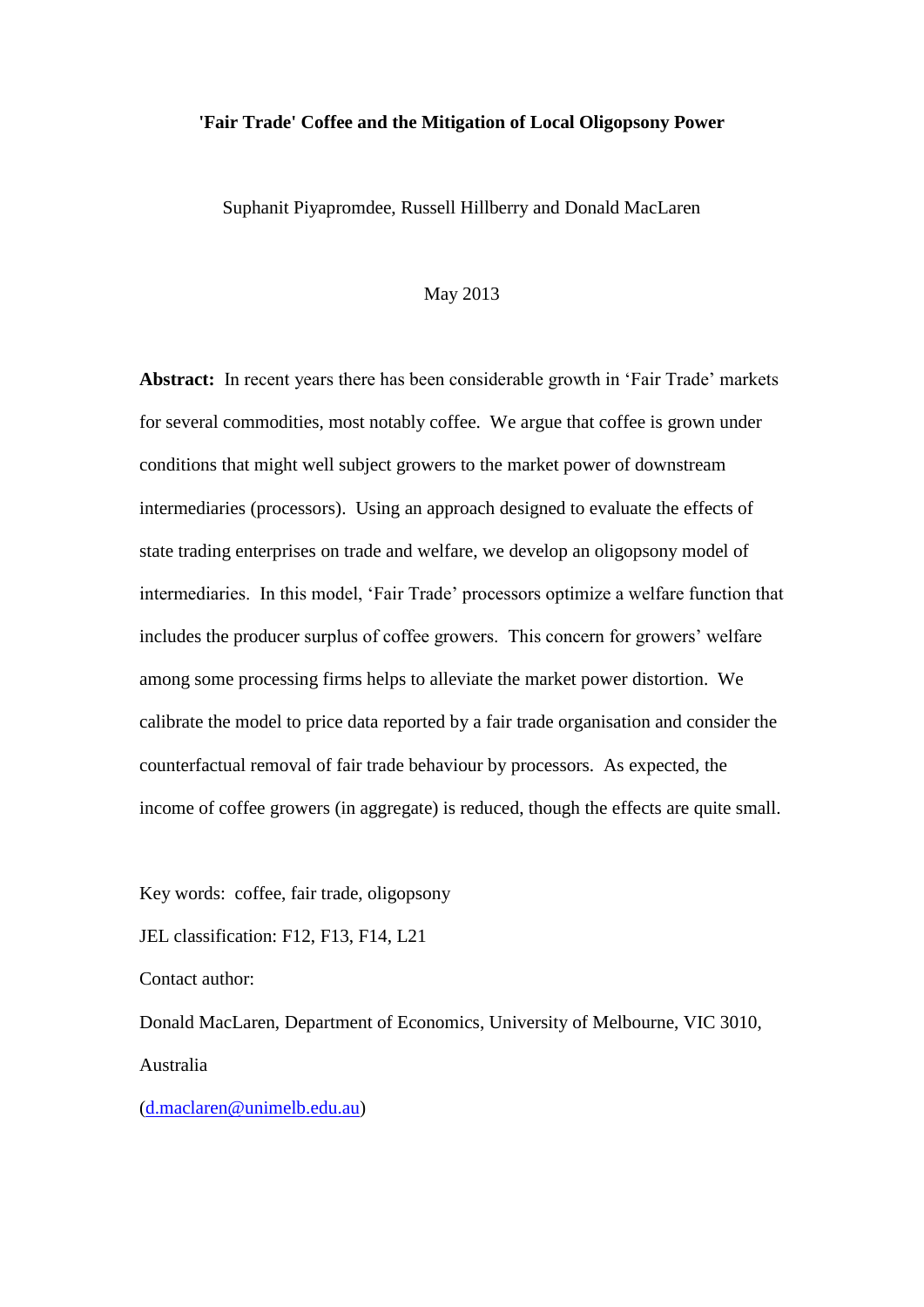### **'Fair Trade' Coffee and the Mitigation of Local Oligopsony Power**

### **Introduction**

 $\overline{a}$ 

A growing phenomenon in consumer goods markets is the growth of *ethical consumption* movements, including 'No Sweat' campaigns for clothing, environmentally-oriented organic food markets, and 'fair trade' markets for goods such as coffee. These markets use alternative distribution channels to link consumers with producers who employ particular methods of production. The purpose of alternative channels is typically the mitigation of an apparent market distortion.

We evaluate a prominent example of alternative distribution channels, the fair trade coffee market.<sup>1</sup> We argue that the circumstances of many coffee farmers in developing countries leave them plausibly exposed to the market power of intermediaries.<sup>2</sup> We adapt a modelling framework that is used to assess the effects of state trading enterprises in other agricultural markets; fair trade intermediaries maximise an objective function that includes the welfare of coffee growers in developing countries. In markets where conventional intermediaries have oligopsony power, the fair trade intermediary's concern for growers' welfare helps to mitigate this distortion.

In order to investigate the possible magnitude of these effects, we calibrate the model to price data for fair trade and conventional coffees, plausible market shares for the two coffee types, and a number of structural parameters consistent with a mediumrun view of the problem. We have difficulty reconciling a large market share for

 $<sup>1</sup>$  A description of the fair trade coffee market is provided in the next section.</sup>

 $2$  This claim is common in the fair trade movement's own literature. Our contribution is to formalise it, and to evaluate the quantitative limits of fair trade as a response to oligopsony power.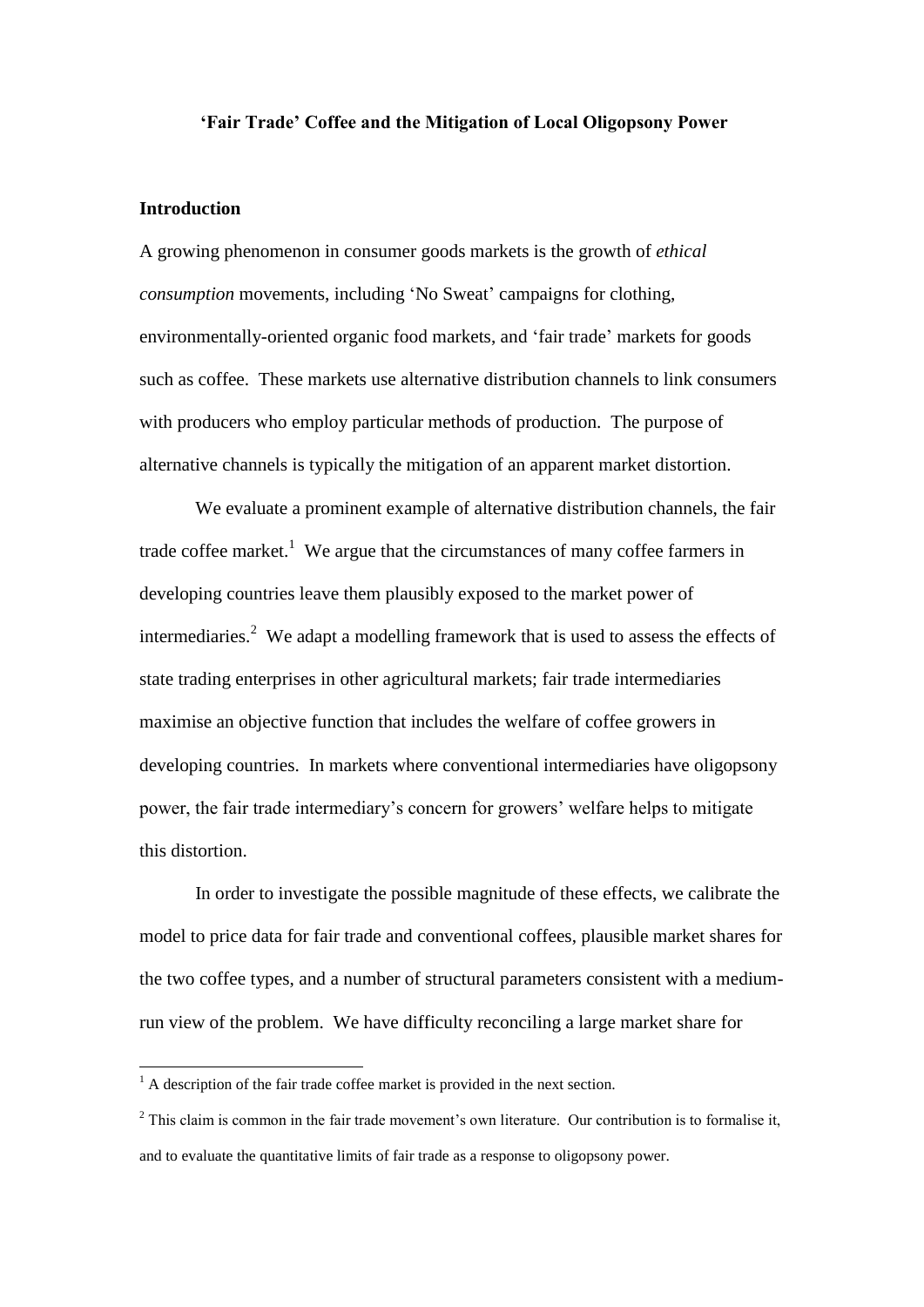conventional coffee, a small difference between the mark-ups of the processors in the two sectors, and the idea of sizable oligopsony power in the conventional market. Our calculations suggest that fair trade intermediaries can raise the incomes of coffee farmers, but these effects are likely to be quite small. For a wide range of plausible parameterisations of the model, we calculate that the removal of the fair trade channel would reduce the income of coffee farmers by less than 10 per cent.<sup>3</sup>

Our discussion proceeds as follows. In the next section we describe market conditions in the coffee supply chain, as well as the fair trade channel. In the section that follows we review the literature on fair trade coffee. Thereafter, we develop the model, calibrate it to data and then investigate the consequences of fair trade firms for the welfare of coffee farmers.

# **1. Market Conditions in the Coffee Supply Chain**

 $\overline{a}$ 

The conventional coffee market employs a number of types of intermediaries that link growers of coffee beans at one end of the supply chain with consumers of coffee at the other. We begin by describing the conventional market channel. Coffee trees produce 'berries' which the farmers harvest and sell to private processors. These processors then transport the berries to processing plants where the berries are converted into green coffee beans. Local exporters sell the processed beans to international traders, who then sell the beans to coffee roasters. The final product is distributed to retailers who sell coffee to consumers.

For the purposes of this paper, we define 'fair trade' coffee as that sold by an alternative trading organisation, with those certified by the Fairtrade Labelling

<sup>&</sup>lt;sup>3</sup> This is the aggregate effect on all farmers, not only on those selling into the fair trade channel.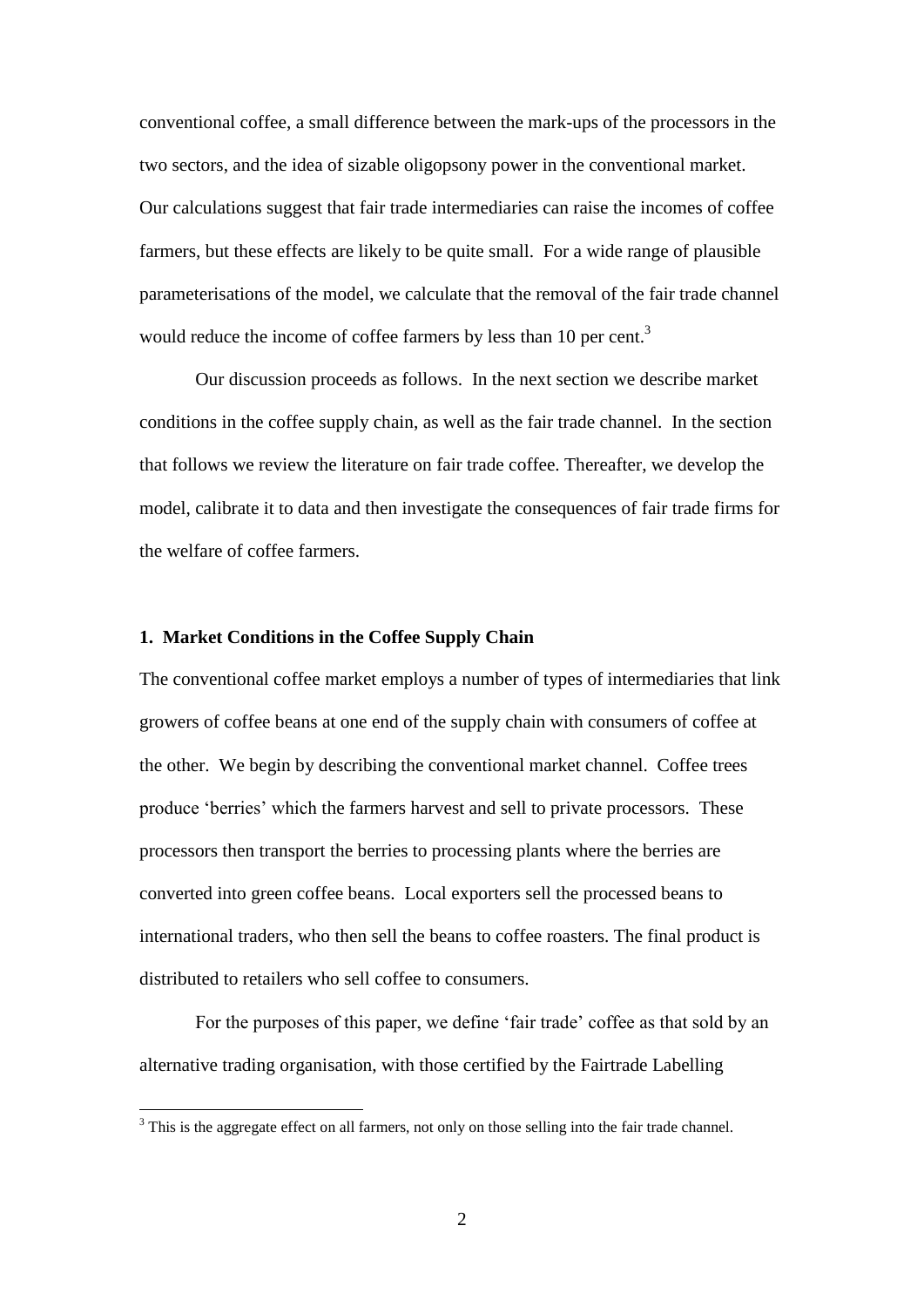Organizations International (FLOI) as the most prominent examples.<sup>4</sup> The conditions imposed by FLOI include the following. Farmers must produce the coffee berries using 'sustainable' methods, and are required to form a cooperative that operates democratically and transparently. Buyers, i.e., processors, are required to have longterm trading partnerships with farmers and to provide market information and credit upon request. They are required to pre-finance up to 60 per cent of the total purchase, a commitment that allows farmers to smooth their income streams. Downstream firms are required to pay processors the greater of the market price and the fair trade minimum price plus, in each case, a premium of US\$0.20 per pound (Fairtrade Labelling Organizations International, 2012b).

Fair trade organisations make a number of claims about their beneficial effects for farmers. These include the transfer of technology and market information, the smoothing of farm incomes over the season, and insurance against downward price risk. While these are all plausible sources of benefits to farmers, they go beyond the scope of this paper. We limit our analysis to the specific claim that such organisations reduce the market power of first-stage coffee buyers (processors). We find this claim plausible, at least in its qualitative form. Market conditions in coffee are such that: i) the supply of coffee beans is highly price inelastic; and ii) competition among local buyers is plausibly imperfect.

<sup>&</sup>lt;sup>4</sup> FLO is a certification body that verifies that coffee sold under its label has been produced and sold under particular conditions. It has 25 member organizations operating in 24 countries in Central and South America, Africa and Asia (FLO, 2012a).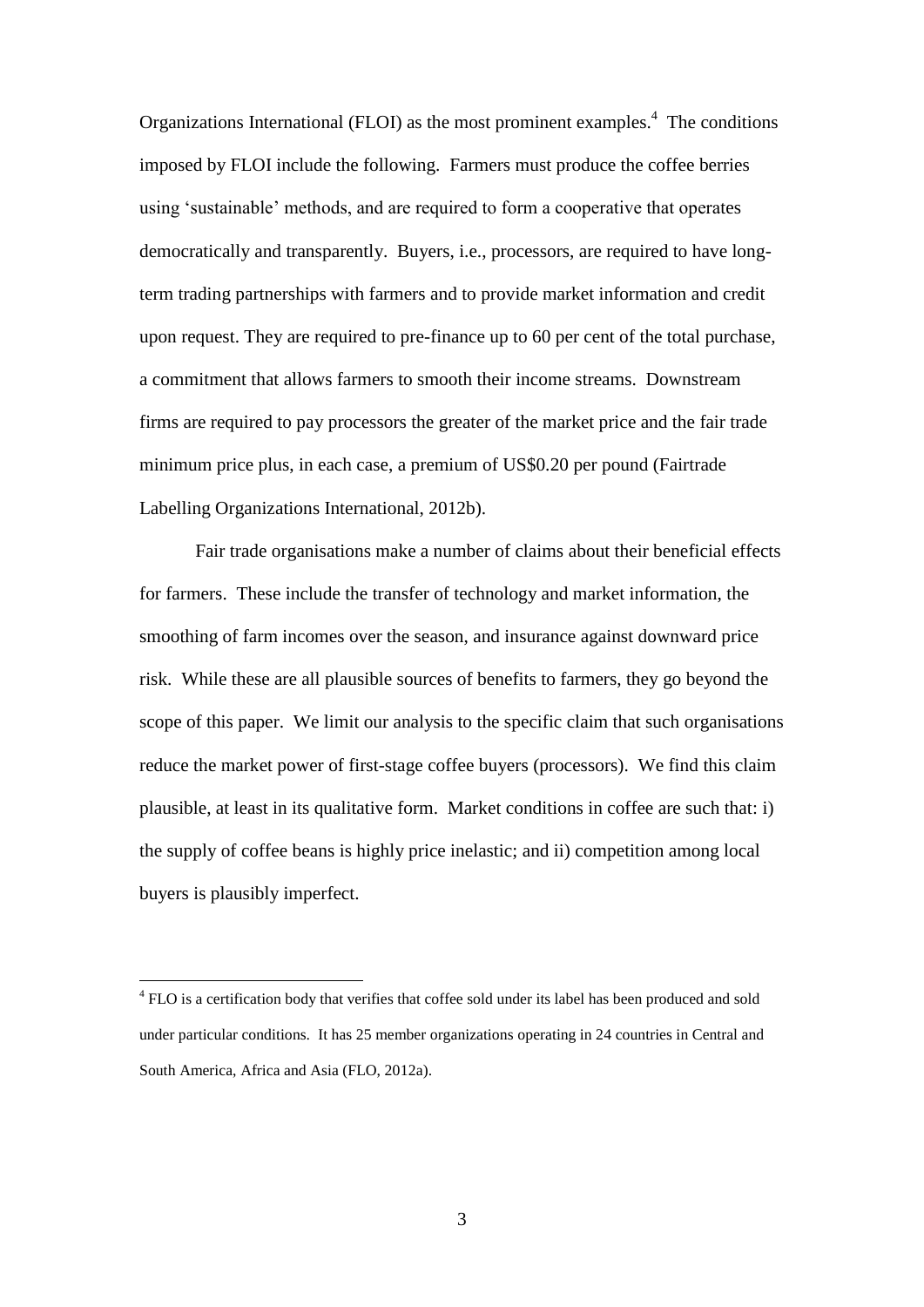### *1.1 Price Inelastic Supply*

Coffee trees grow best in tropical areas without frost and with few sudden changes in temperature. The Arabica bean, which is most commonly used in 'fair trade' and other high quality coffees, is best grown in the highlands of tropical zones (Milford, 2004). High altitudes limit the number of alternative crops in several ways. Centuries of erosion mean that mountainous regions often have thin soils, thereby limiting the biological viability of alternative crops. Rugged terrain and poor quality infrastructure in developing countries combine to make transportation and communication difficult and, thereby, limit the number of cash crops that can be successfully marketed outside the immediate vicinity.

Another two important features of the coffee market are the slow maturation of coffee trees and their subsequent long harvesting lives. Coffee trees take two years to reach maturity and about five years to reach their optimal yield. Once a tree has reached maturity, high quality beans can continue to be harvested for a further twenty years.<sup>5</sup>

The combination of these three characteristics – the lack of economically viable substitute cash crops, slow maturation and long harvesting lives – implies an inelastic supply of coffee berries.<sup>6</sup> Empirical estimates confirm this intuition. Akiyama and Varangis (1990) estimate supply elasticities over 2-, 5- and 10-year intervals for a number of coffee-producing countries. The simple cross-country averages of these estimates are 0.12, 0.21, and 0.35, respectively. Such low supply

 $<sup>5</sup>$  See Milford (2004) on these points.</sup>

 $6$  In a general equilibrium sense we can think of the coffee trees, and (to a lesser degree) the land, as a specific factor that the farmers supply jointly with their labour. Ownership of specific factors can make farmers' welfare extremely sensitive to the coffee prices, and can limit the mobility of rural labour when coffee prices fall.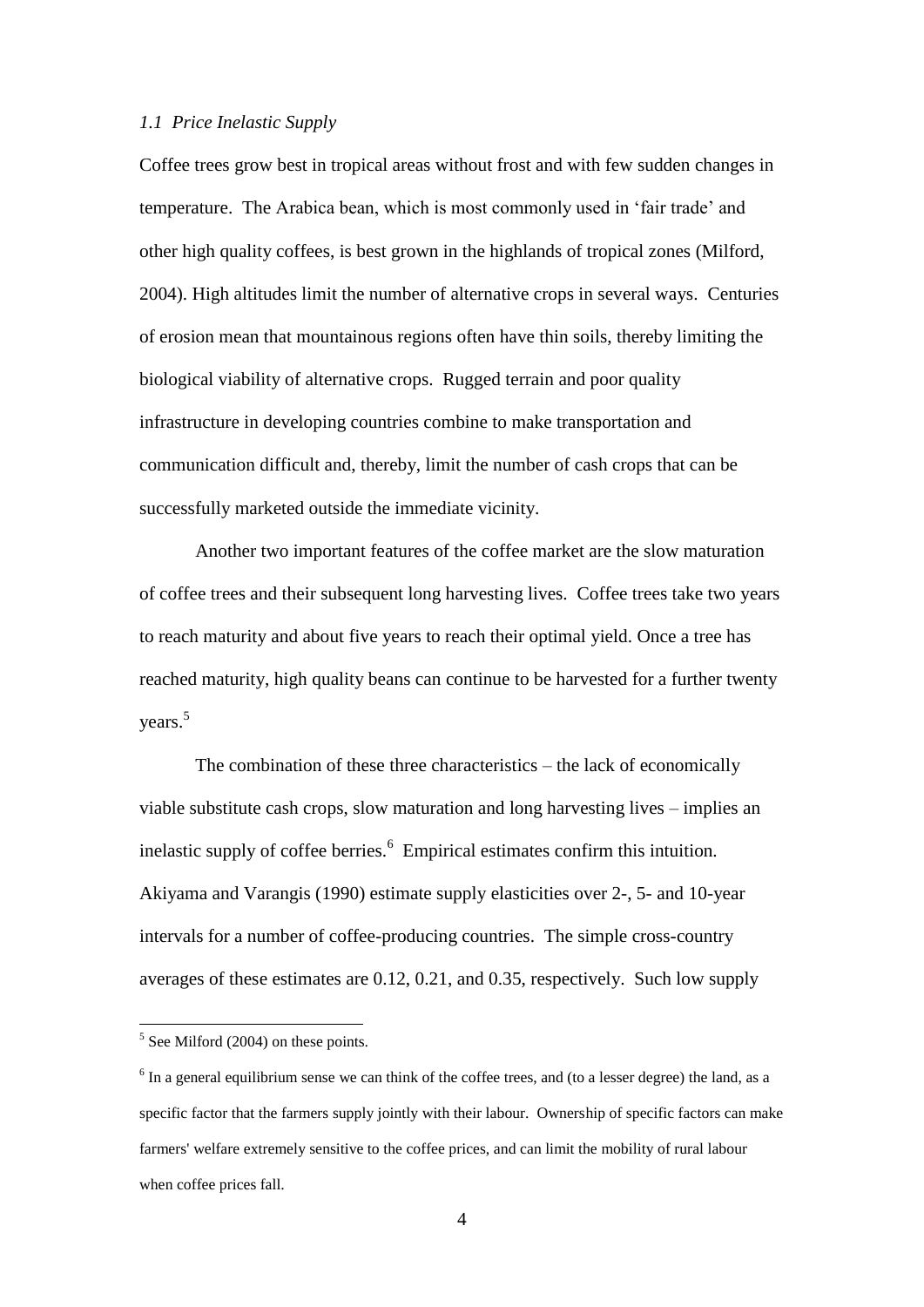elasticities over fairly long time horizons suggest at least two vulnerabilities for small coffee farmers. First, they are highly exposed to fluctuations in world market prices. This is especially true if farmers lack access to credit, futures markets and/or adequate storage facilities. Second, inelastic supply makes farmers potentially vulnerable to the oligopsony power of local buyers.

### *1.2 Ownership Structure and the Potential for Oligopsony Power*

The production of coffee beans is typically organized around smallholder agriculture. Gresser and Tickell (2002) report that seventy per cent of global coffee production is grown on small plantations of less than 10 hectares. Ronchi (2006) notes that ninetytwo per cent of Costa Rican coffee farms have fewer than five hectares. That small farmers are vulnerable to the monopsony/oligopsony power of first-stage buyers is a running theme in agricultural economics, in developed and developing countries alike.<sup>7</sup> Responses by governments to such market power have often included encouraging the formation of cooperatives or creating state marketing boards with statutory power to buy from farmers and to sell into marketing channels. One can view the fair trade channel as a particular (private) form of these more common (government) responses to oligopsony power.

The discussion of market power within the fair trade movement often focuses on the market shares of global coffee roasters. A frequently cited statistic is that five roasting firms  $-$  Kraft, Nestle, Sara Lee, Procter & Gamble, and Tchibo  $-$  account for almost 50 per cent of global processing. However, such a figure typically includes freeze-dried markets and/or lower quality Robusta beans. Given the focus of the fair

<sup>&</sup>lt;sup>7</sup> Sexton and Lavoie (2001) offer a broad overview of the literature on market power in the agricultural marketing and food processing sectors.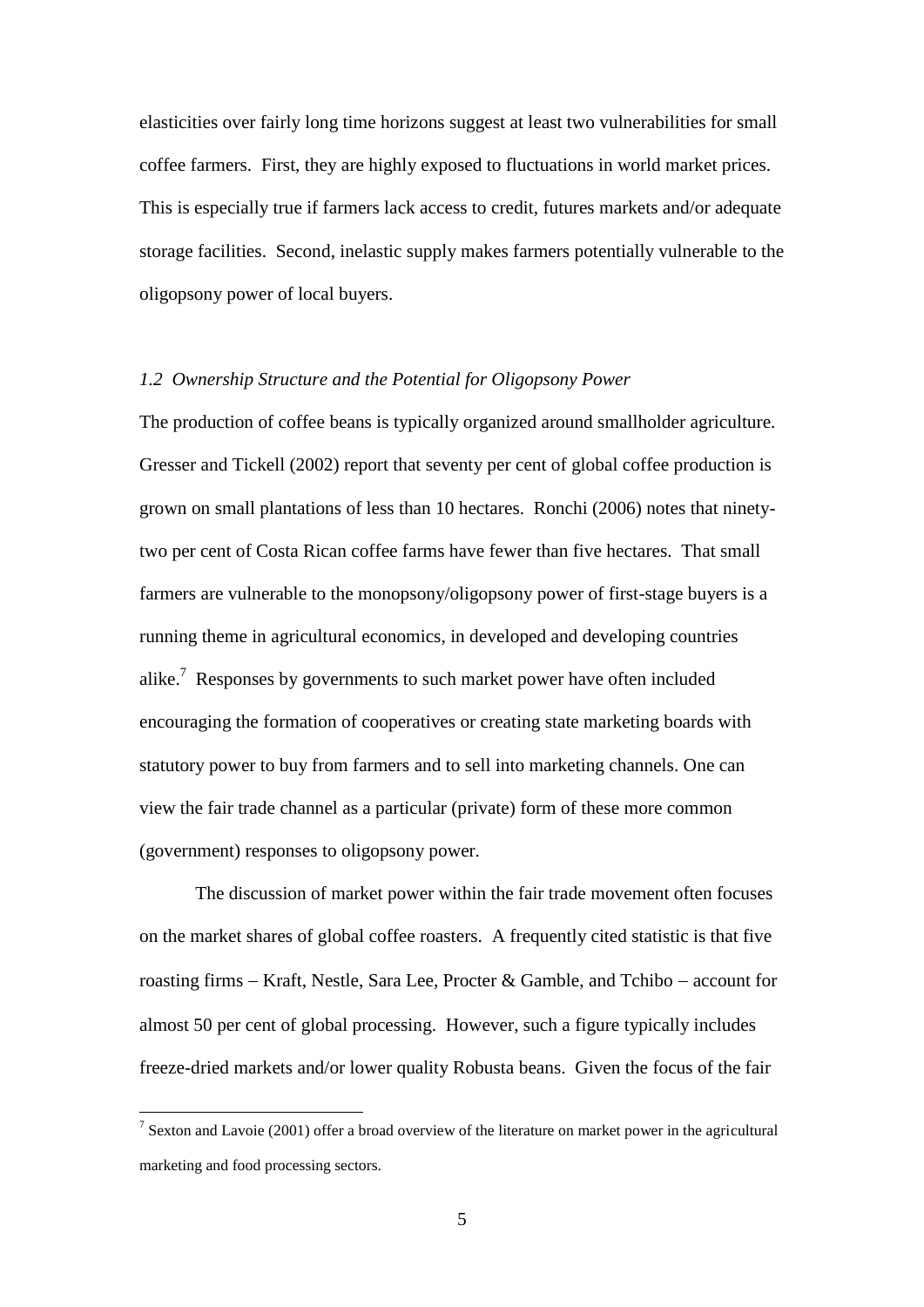trade movement on the fresh, higher-quality Arabica market, we do not wish to lean on concentration in this part of the supply chain as our source of oligopsony power. We focus instead on the existence of buying power at the farm gate, which is the place where market power would impinge most directly on farmers' welfare.

There are a number of possible sources of oligopsony power in developing country markets for coffee berries. As in many agricultural markets, local scale economies in transportation and/or processing may limit direct competition through barriers to entry. Farmers in remote regions – with poor communication and transportation links – may lack access to alternative buyers.<sup>8</sup> Credit constraints may also limit farmers' ability to bargain effectively with buyers. Developing country governments may not provide effective enforcement of anti-trust law, where it exists, because of inadequate resources or because of outright corruption.

Regardless of the source of oligopsony power, there is evidence that it is a feature of coffee markets in developing countries. In a study of Costa Rican coffee farmers, Ronchi (2006) finds evidence of market power. Lopez and You (1993) find evidence that the coffee exporters' association in Haiti was a source of oligopsony power. We take the existence of market power in coffee markets as a plausible stylised fact and develop a suitable theoretical model to represent it.

# **2. Literature on Fair Trade Coffee**

 $\overline{a}$ 

The fair-trade movement is most visible at the extreme ends of the coffee supply chain. Fair trade organisations interact with small growers of coffee berries at the upstream end and focus their appeals to consumers of coffee at the retail end. Several

<sup>&</sup>lt;sup>8</sup> As an example, we note that in 2000, only 22 per cent of roads in Costa Rica were paved. (World Bank Development Indicators, 2008).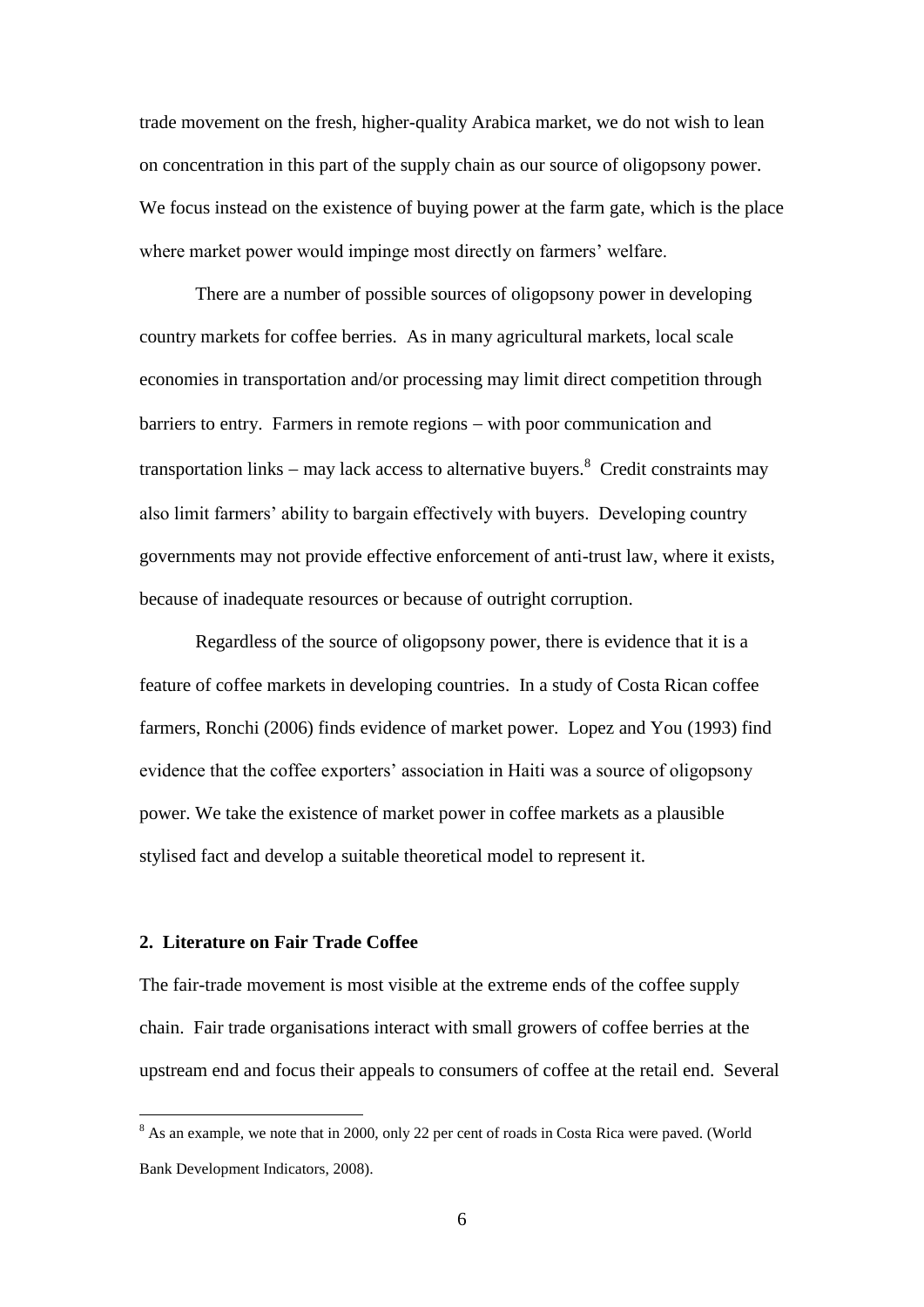aspects of the fair trade coffee supply chain are analysed in the economics literature: using case studies and field interviews (e.g., Imhof and Lee (2007) and Milford (2004)); econometric estimation of consumer demand (e.g., Pierre (2007)) and of buying power (e.g., Ronchi (2006)); and theoretical models (e.g., Becchetti and Adriani (2004) and Richardson and Stähler (2007)). These authors tend to limit their investigations to only one part of the supply chain, e.g., consumer price premiums paid for fair-trade product (e.g., Poret and Chambolle (2007) and Pierre (2007)); market power amongst processors (e.g., Ronchi (2006)); and cooperative behaviour by a subset of coffee growers (e.g., Milford (2004)). By contrast, Becchetti and Adriani (2004) and Richardson and Stähler (2007) consider both ends of the supply chain.<sup>9</sup>

One of the key assertions of the fair trade movement is that the market power of processors reduces the effective demand for coffee berries. The corollary is that fair trade mechanisms countervail this market power and increase the demand for coffee berries from those growers who sell berries into the fair-trade supply chain. In this context, Imhof and Lee (2007) assess the benefits of fair trade using a case study of Bolivian coffee producers. They conclude that, under certain conditions, non-fairtrade farmers can also benefit from the pro-competitive effect of fair trade. This conclusion is consistent with the observation of Bowen (2001) who noted that the

 $9$ <sup>9</sup> The conclusions to be drawn from those authors who investigate behaviour at the retail consumer level may be summarised as follows. Poret and Chambolle (2007) conclude that the retailer's decision is based on how much those consumers who like fair trade are willing to pay, not on how many consumers are willing to pay for fair trade products. Pierre (2007) finds that consumers' awareness of fair trade makes no difference to the market share of fair trade and concludes that supermarkets use fair trade only to 'clean wash' their reputation.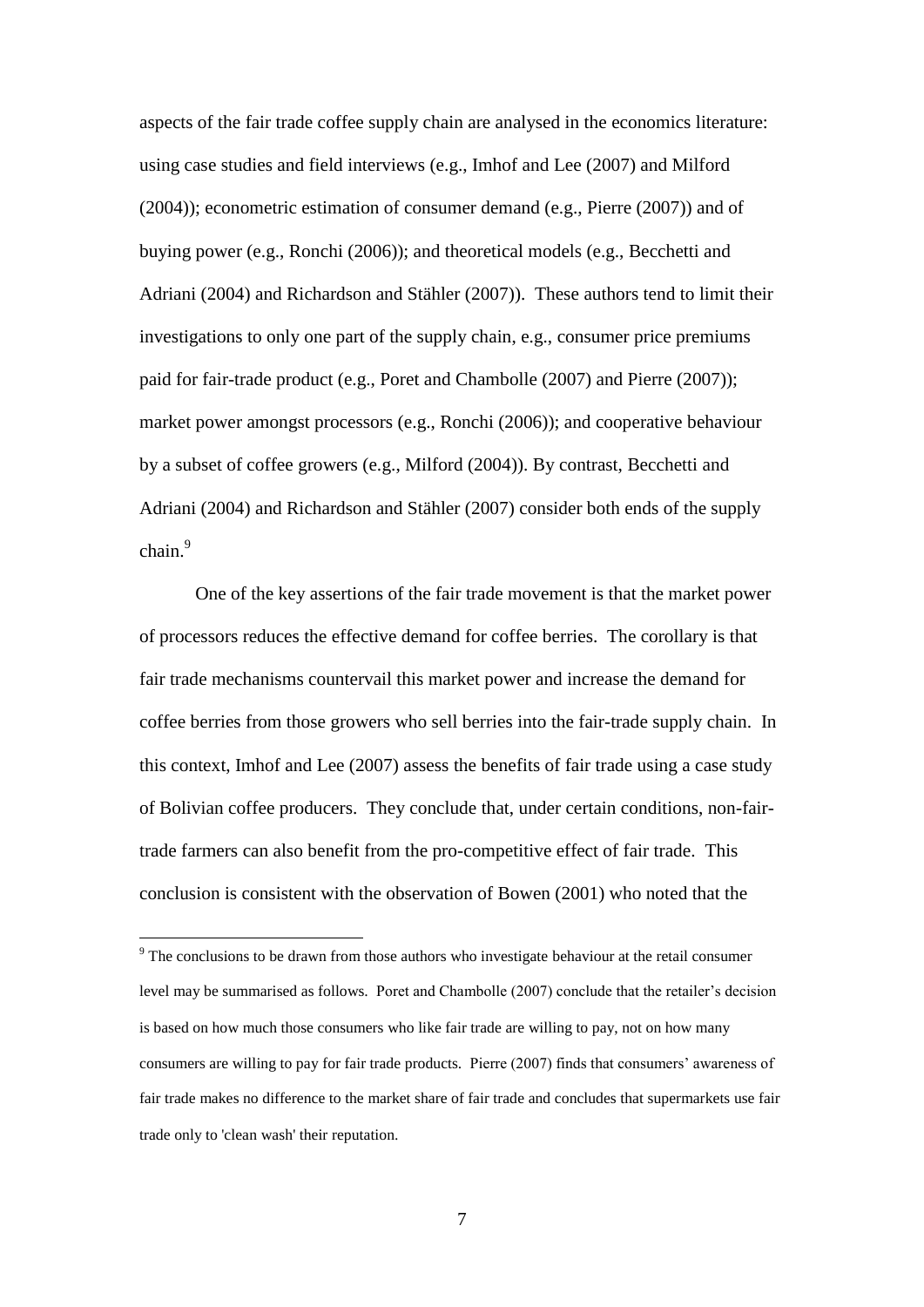existence of fair trade processors, by reducing the supplies available to commercial processors, causes them to increase their buying price.

Milford (2004) studies coffee input markets in a setting of competition between a monopsonist and a coffee growers' cooperative and concludes that coffee cooperatives can have a positive effect on local markets by restoring competition among private intermediaries. Becchetti and Solferino (2003) show that if consumers' perception of ethical costs is sufficiently high, entry to the supply chain by a fair trader can lead to imitation of its behaviour by the incumbent, profitmaximising firm.<sup>10</sup> This imitation has the desired pro-competitive effect.

We adapt the modelling framework that McCorriston and MacLaren (2007) used to assess the effects of state trading enterprises on markets for agricultural commodities. These authors develop a model in which a state trading enterprise maximises an objective function that combines its own profit with the producer surplus of the growers who supply it. In our model, the objective function of the fairtrade processor is exactly the same. Using this approach we evaluate, both theoretically and quantitatively, the possible welfare improvement for growers of coffee that results from the existence of a fair-trade processing firm that competes with profit-maximising processors.

 10 These authors define ethical features of firms as selling products at zero profit and transferring a "free margin" *s* (obtained after paying the monopsony wage, the duty and operating costs) to finance investment in public goods and education in the South. So ethical responsibility has costs being related to the transfer *s*.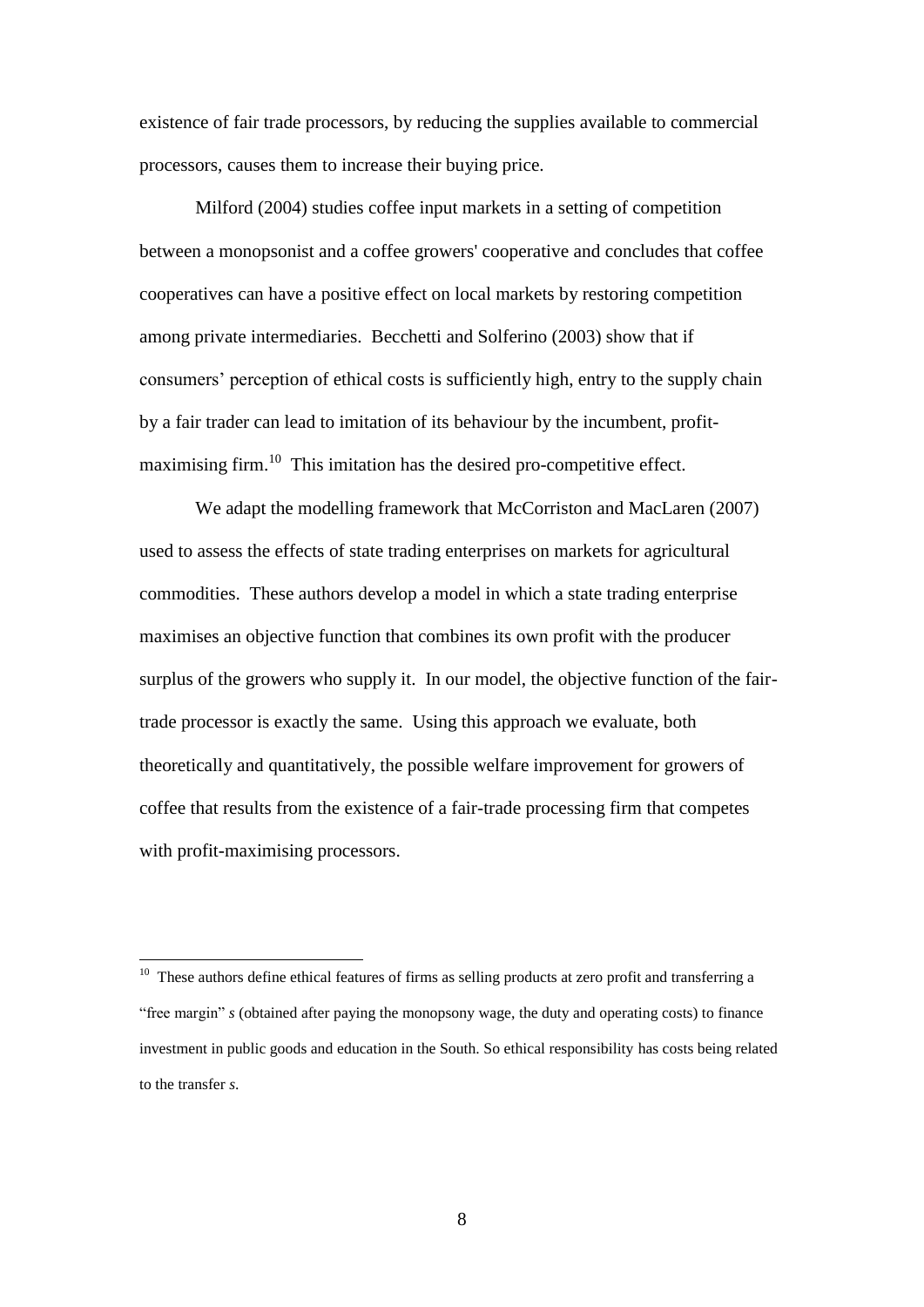### **3. The Model**

 $\overline{a}$ 

The model consists of two types of processing firm, each of which operates under imperfect competition in the procurement market for coffee berries. Coffee berries are produced by perfectly competitive growers. The first type of processor is a commercial firm that is assumed to maximise only its own profit. This profit arises from buying coffee berries from growers, processing them and selling green coffee to international traders.<sup>11</sup> While these commercial processing firms can influence the price that they pay for berries, their selling price of green coffee is assumed to be fixed, i.e., they are price takers when selling to downstream buyers.<sup>12</sup>

The second type of processing firm is one that is part of the fair trade movement. We might consider this firm to be one of the farmers' cooperatives that engage in the initial processing of fair trade coffee berries. The firm's objective is to maximise not only its own profit but also the welfare of the growers of fair trade coffee berries, as measured by their producer surplus. Thus, it would be expected that its procurement price would exceed that of the commercial processing firm, i.e., a firm that fully exploits its buying power.

It is assumed that the growers of coffee berries can choose whether to supply commercial processing firms or fair trade firms. If they sell to the former, they may

 $11$  It will be noted that the supply chain being modelled here is much simpler than the one described earlier. However, the only part of this chain that is of relevance here is the stage immediately beyond "the farm gate" and its economic relationship with coffee growers.

<sup>&</sup>lt;sup>12</sup> We abstract from the possibility that these firms may also have selling power in order to allow us to concentrate on the effects of their buying power and the influence that may be exerted on that buying power by fair trade processors. Both fair trade and conventional processors are competing on a world market for processed coffee, so it is quite reasonable to assume them to be price takers in their selling behaviour.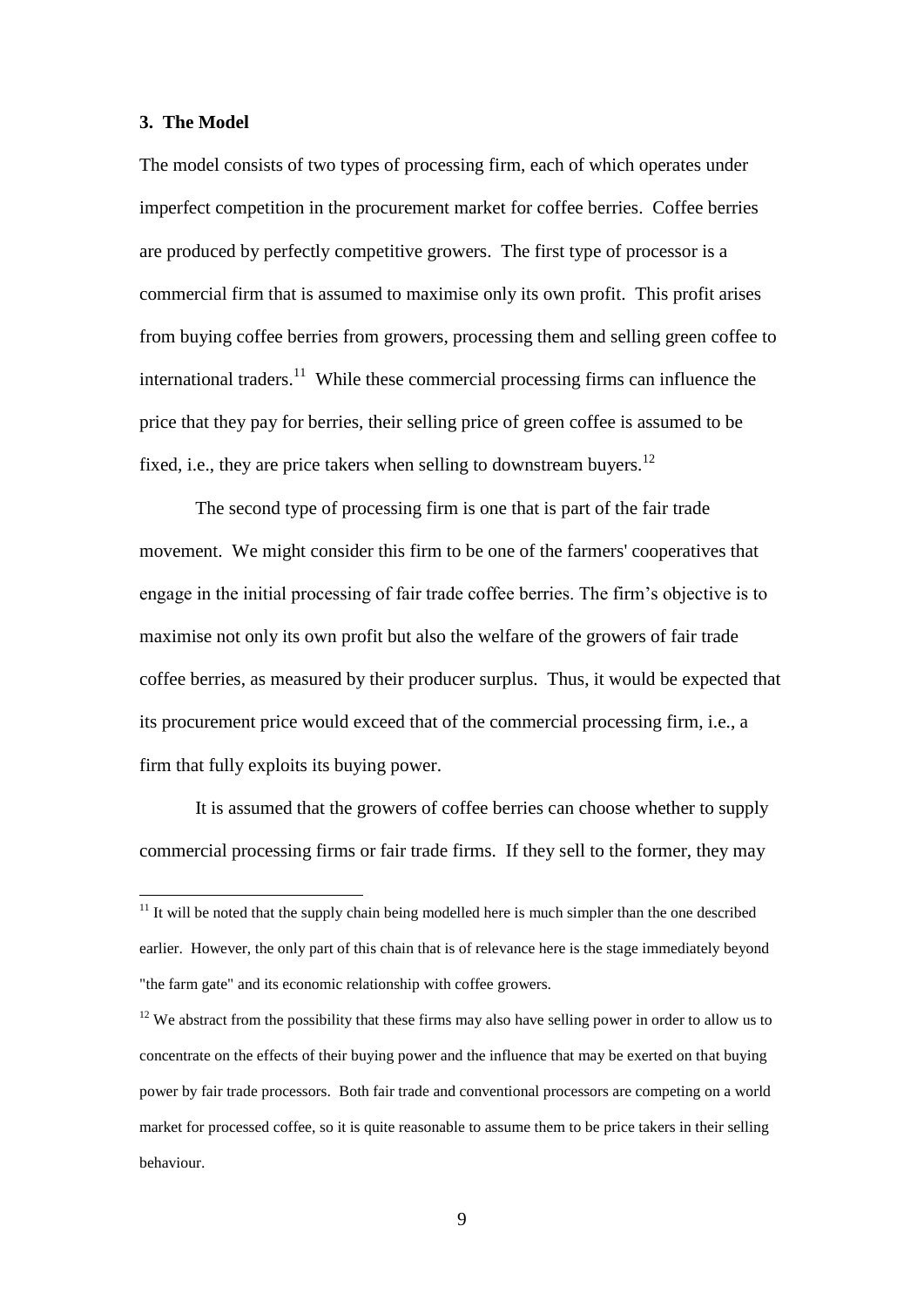receive a lower price but they also incur lower costs than if they sell to the latter. If they sell to the latter, although they may receive a higher price (including a fair trade premium), they also incur additional costs in meeting the standards of the fair trade movement. Each type of coffee berry has its own inverse supply curve, which is defined by an increasing marginal cost of production for each type of berry. The farmers' behaviour is summarised by these inverse supply curves.

Let the fixed downstream (world) price for commercial, processed green coffee beans be  $P_c$  and its counterpart for fair trade, processed green coffee beans be  $P_F$ . Both commercial and fair trade processors have two sources of costs: (i) the costs of procuring berries; and (ii) the costs of processing berries into green coffee plus the transportation costs incurred in shipping berries (from farms to the processing plant and/or from the plant to the port of export). It is the first of these that is the exclusive focus in this section.

To allow for buying power for both types of processing firms, and for increasing marginal costs of supply, we let the inverse supply functions of coffee berries be upward sloping. In particular, let the inverse supply function of commercial coffee berries be

$$
p_C^s = \gamma_0 + \gamma_1 Q_C + \gamma_2 Q_F \tag{1}
$$

and the inverse supply function of fair trade coffee berries be

$$
p_F^s = \phi_0 + \phi_1 Q_F + \phi_2 Q_C \tag{2}
$$

where:  $Q_c$  and  $Q_F$  are the total quantities of commercial and fair trade coffee berries procured, respectively;  $p_c^s$  is the procurement price for commercial berries and  $p_F^s$  is the procurement price of fair trade berries; with  $\gamma_1 > \gamma_2$  and  $\phi_1 > \phi_2$  to ensure that the own-price effect is larger than the cross-price effect.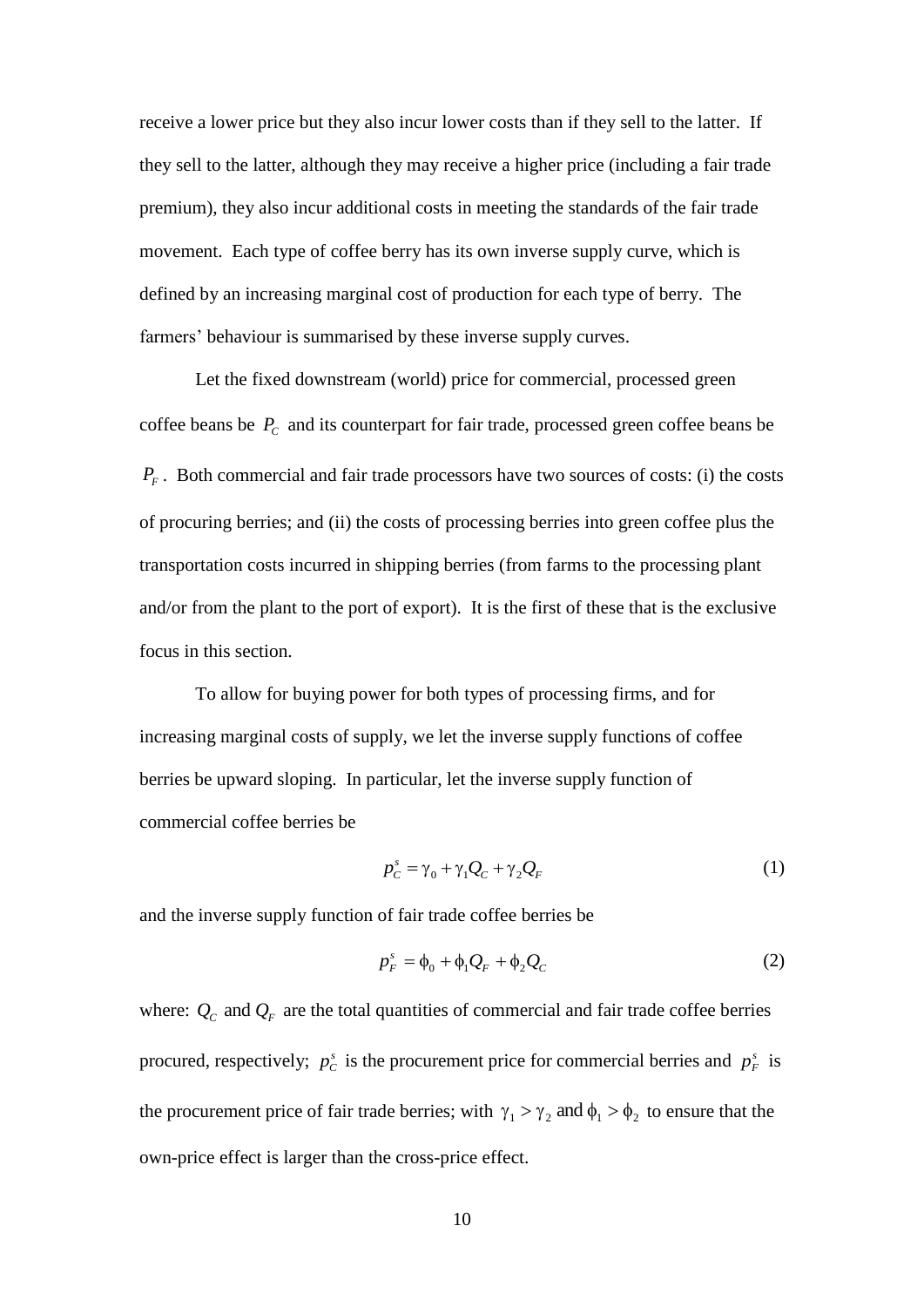We assume that the marginal cost of processing coffee berries into green coffee beans and transporting them can be expressed as a constant percentage of the green coffee price. Let  $\tau_F$  and  $\tau_C$  denote these marginal costs associated with the price of fair trade and commercial green coffee, respectively. Then the price of green coffee net of processing and transport costs received by commercial processors is  $p_c = P_c(1 - \tau_c)$  while the corresponding price for fair trade green coffee is  $p_F = P_F (1 - \tau_F)$ .<sup>13</sup>

It is assumed that both types of coffee berries will be supplied (i.e.,  $p_c > \gamma_0$ and  $P_F > \phi_0$ ), and that growers can choose which type of processor they wish to supply prior to making their production decisions.

Let the *i*th commercial processor  $(i = 1, 2, ..., n)$  have a profit function

$$
\pi_{C,i} = (p_C - p_C^s) q_{C,i} \tag{3}
$$

where  $q_{C,i}$  is the quantity of coffee berries procured by it. The conventional firm plays a Cournot game with  $n-1$  commercial firms and with  $m$  fair trade firms. The firm maximises profit with respect to the quantity of berries bought and green coffee sold, taking other players' quantities as given. It is assumed in what follows that the second-order and the stability conditions are satisfied (see Tirole (1988, section 5.7)).

Maximisation of equation (3) gives

$$
\frac{\partial \pi_{C,i}}{\partial q_{C,i}} = p_C - \gamma_0 - (n+1)\gamma_1 q_{C,i} - \gamma_2 m q_{F,j}
$$
(4)

 $13$  The alternative specification is that marginal cost of processing is a constant and enters into total cost in an additive way (i.e.  $p_c = P_c - \tau_c$ ). With  $P_c$  and  $P_F$  assumed constant at their respective world prices, the two specifications are equivalent; the calibration and counterfactual results in the numerical exercise are exactly the same.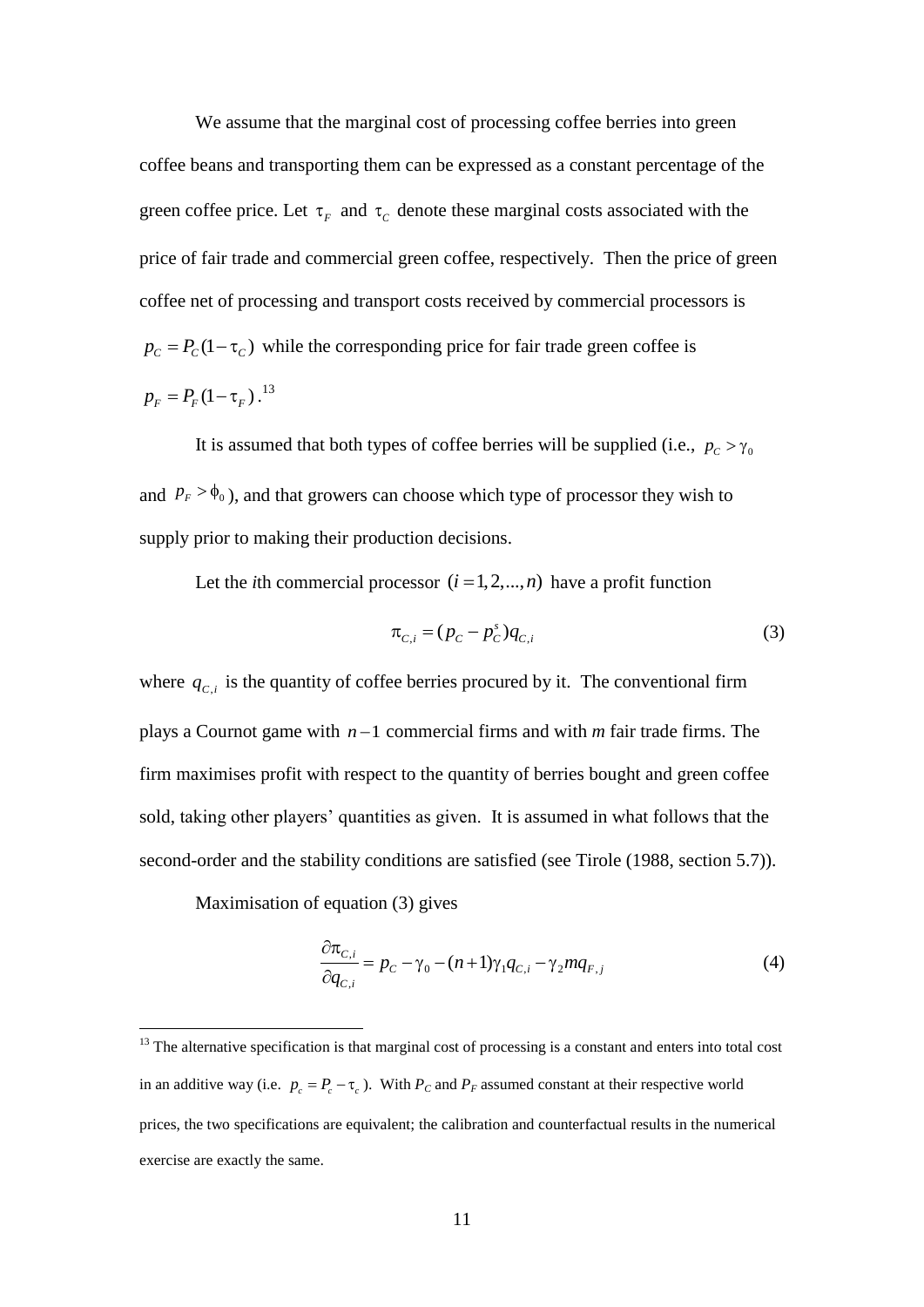where *n* is assumed fixed, and  $mq_{F,j}$  is the aggregate quantity of fair trade coffee berries procured. At the optimum,  $(n+1)\gamma_1 q_{C,i} + \gamma_2 mq_{F,j} - p_C + \gamma_0 = 0$ . Multiplying through by *n* gives the total quantity of coffee berries procured by the commercial processors:

$$
(n+1)\gamma_1 Q_C + n\gamma_2 Q_F - n(p_C - \gamma_0) = 0
$$
\n(5)

where  $Q_C = \sum_{i=1}^{n} q_{C_i}$ *n*  $Q_C = \sum_{i=1}^n q_{C,i}$  and  $Q_F = \sum_{j=1}^m q_{F,j}$ *m*  $\mathcal{Q}_{\scriptscriptstyle F} = \sum_{\scriptscriptstyle j=1}^m q_{\scriptscriptstyle F,j}$  .

Let the objective function of the *j*th fair trade processor  $(j = 1, 2, ..., m)$  take into account its own profits and the producer surplus of those growers that sell into the fair trade supply chain. Then,

$$
W_{F,j} = \alpha PS_F + \pi_{F,j}
$$
  
=  $\alpha [p_F^s Q_F - \int_0^{Q_F} p_F^s(z) dz] + (p_F - p_F^s) q_{F,j}$  (6)

where:  $PS_F$  is the producer surplus of the growers selling to the fair trade processors;  $\alpha$  > 0 is the weight placed by fair trade processors on fair trade growers' welfare relative to that placed on fair trade processors' profit. The *j*th fair trade processor plays a Cournot game with *n* commercial processors and *m* – 1 fair trade processors.

The *j*th fair trade processor maximises equation (6) with respect to the quantity procured,  $q_{F, j}$  which gives

$$
\frac{\partial W_{F,j}}{\partial q_{F,j}} = -\phi_1 [1 + m(1 - \alpha)] q_{F,j} - \phi_2 Q_C + p_F - \phi_0 \tag{7}
$$

Multiplying through by *m* (assumed fixed) and setting  $\partial W_{F,j} / \partial q_{F,j} = 0$ , at the optimum,

$$
-\phi_1[1+m(1-\alpha)]mq_{F,j} - m\phi_2nq_{C,i} + m(p_F - \phi_0) = 0
$$
\n(8)

The effect of  $\alpha$  is to rotate clockwise the perceived marginal expenditure function of the fair trade processor, thereby causing it to procure more and to pay a higher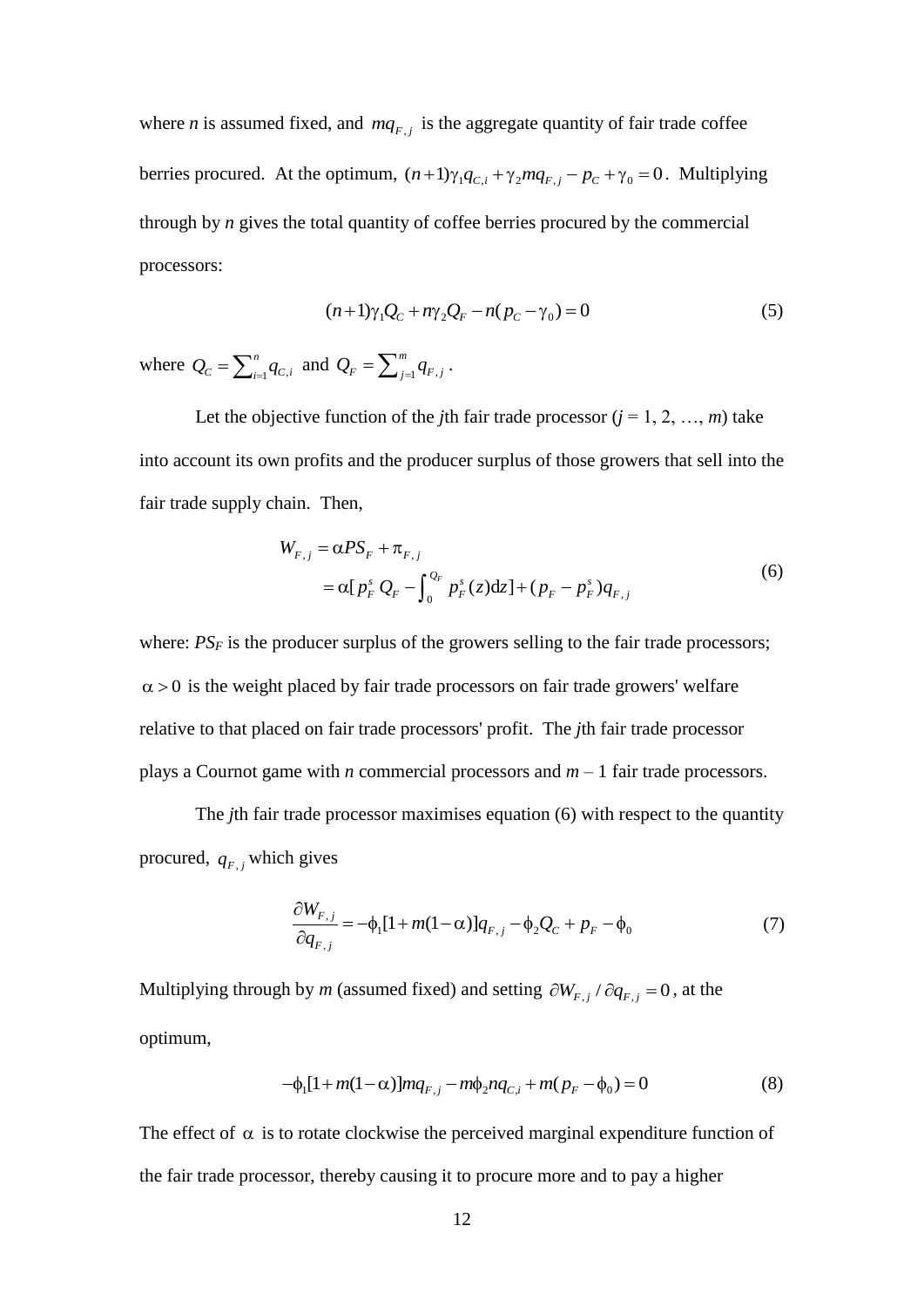procurement price, *ceteris paribus*. Note that if  $m = 1$  and  $\alpha = 1$ , i.e., there is a single fair trade processor that is concerned about the welfare of its suppliers, then equation (8), when re-arranged as  $\phi_0 + \phi_1 q_{F,j} + \phi_2 n q_{C,i} = p_F$ , has a left-hand side that is identical with equation (2). Therefore, such a firm will procure along the average expenditure function, not the marginal expenditure function, and will earn zero profits ( $p_F = p_F^s$ ). Moreover, if  $\alpha = 1$ , then  $m > 1$  leads to negative profits for fair trade firms.<sup>14</sup>

The consolidated FOCs for the *n* commercial firms and the *m* fair trade firms are

$$
\begin{bmatrix} (n+1)\gamma_1 & n\gamma_2 \\ m\phi_2 & \phi_1[1+m(1-\alpha)] \end{bmatrix} \begin{bmatrix} Q_C \\ Q_F \end{bmatrix} + \begin{bmatrix} n(\gamma_0 - p_C) \\ m(\phi_0 - p_F) \end{bmatrix} = \begin{bmatrix} 0 \\ 0 \end{bmatrix}
$$
(9)

Solving these conditions for the optimal quantities, gives  
\n
$$
\begin{bmatrix} Q_c^* \\ Q_F^* \end{bmatrix} = \frac{1}{\Delta} \begin{bmatrix} \phi_1[1+m(1-\alpha)] & -n\gamma_2 \\ -m\phi_2 & (n+1)\gamma_1 \end{bmatrix} \begin{bmatrix} n(p_c - \gamma_0) \\ m(p_F - \phi_0) \end{bmatrix}
$$
\n(10)

where  $\Delta = \gamma_1 \phi_1 (n+1) [1 + m(1-\alpha)] - n m \gamma_2 \phi_2 > 0$ .<sup>15</sup> 15

We now investigate the effect of  $\alpha$  on these optimal quantities and the corresponding procurement prices. Then we evaluate its effect on producer surplus for each set of growers, on the profits earned by commercial and fair trade processors and total welfare in the fair trade channel. Totally differentiating equation (9)

(evaluated at the optimum quantities) with respect to 
$$
\alpha
$$
 and rearranging gives  
\n
$$
\begin{bmatrix}\n(n+1)\gamma_1 & n\gamma_2 \\
m\phi_2 & \phi_1[1+m(1-\alpha)]\n\end{bmatrix}\n\begin{bmatrix}\ndQ_c^*/d\alpha \\
dQ_r^*/d\alpha\n\end{bmatrix} =\n\begin{bmatrix}\n0 \\
m\phi_1Q_r^*\n\end{bmatrix}
$$
\n(11)

<sup>14</sup> With  $\alpha = 1$  and  $m = 1$ , equation (8) becomes  $p_F = \phi_0 + \phi_1 q_{F,j} + \phi_2 Q_c$ . However, for  $m > 1$ ,

 $Q_F = mq_{F,j} > q_{F,j}$  and, therefore,  $p_F < p_F^s = \phi_0 + \phi_1 mq_{F,j} + \phi_2 Q_c$ .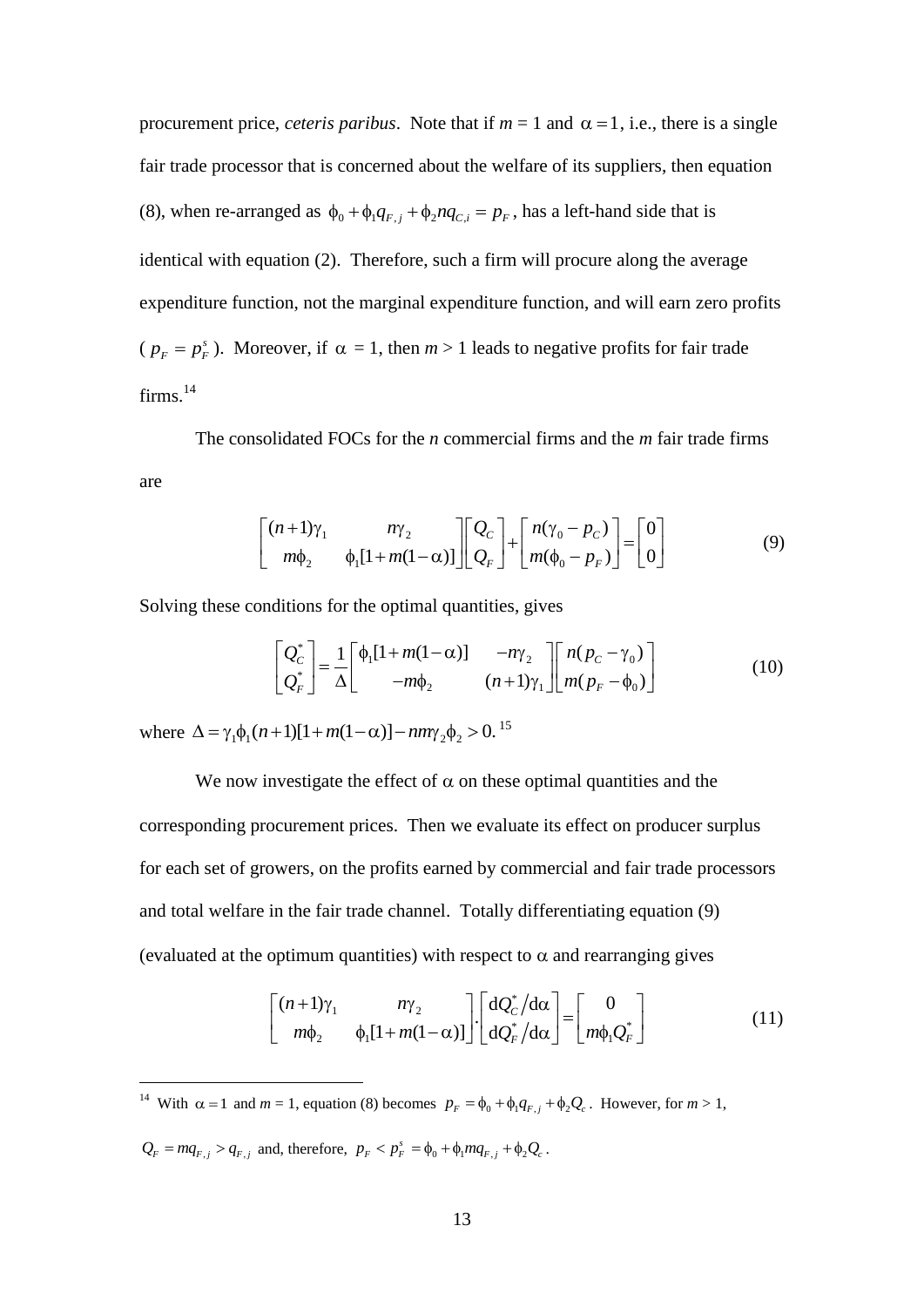Then, using Cramer's rule, equation (11) can be solved to give

$$
\frac{\mathrm{d}Q_{\mathcal{C}}^*}{\mathrm{d}\alpha} = -mn\phi_1\gamma_2\Delta^{-1}Q_F^* < 0\tag{12}
$$

$$
\frac{\partial Q_F^*}{\partial \alpha} = m(n+1)\phi_1 \gamma_1 \Delta^{-1} Q_F^* > 0 \tag{13}
$$

Thus, as the fair trade processing firms place more weight on the welfare of their coffee growers, the optimal quantity that they procure increases and the optimal quantity procured by commercial processing firms decreases.

The effect on procurement prices of an increasing weight being placed on the welfare of growers of fair trade coffee is obtained by differentiating equations (1) and (2) with respect to  $\alpha$  and making use of equations (12) and (13) to give

$$
\frac{\mathrm{d}p_{C}^{s^*}}{\mathrm{d}\alpha} = m\phi_1 \gamma_1 \gamma_2 \Delta^{-1} Q_F^* > 0 \tag{14}
$$

$$
\frac{\mathrm{d}p_F^{s^*}}{\mathrm{d}\alpha} = \phi_1 m \Delta^{-1} Q_F^* [\phi_1 \gamma_1 (n+1) - \phi_2 \gamma_2 n] > 0 \tag{15}
$$

noting from above that, by assumption, the own-price effect is larger than the crossprice effect ( $\phi_1 > \phi_2$ ,  $\gamma_1 > \gamma_2$ ). Larger values of  $\alpha$  raise the quantity procured through the fair trade channel (equation (13)) and the additional procurement raises the procurement price that has to be paid to their suppliers (equation (15)). The effect of this action on commercial processors and their suppliers is to reduce procurement from growers who supply commercial processors (equation (12)) but to raise the procurement price that they have to offer (equation (14)). This outcome is consistent with the observation by Bowen (2001) noted above (section 2) that the presence of fair trade processors causes commercial processors to increase their procurement

 $15$  The proof is in the Appendix.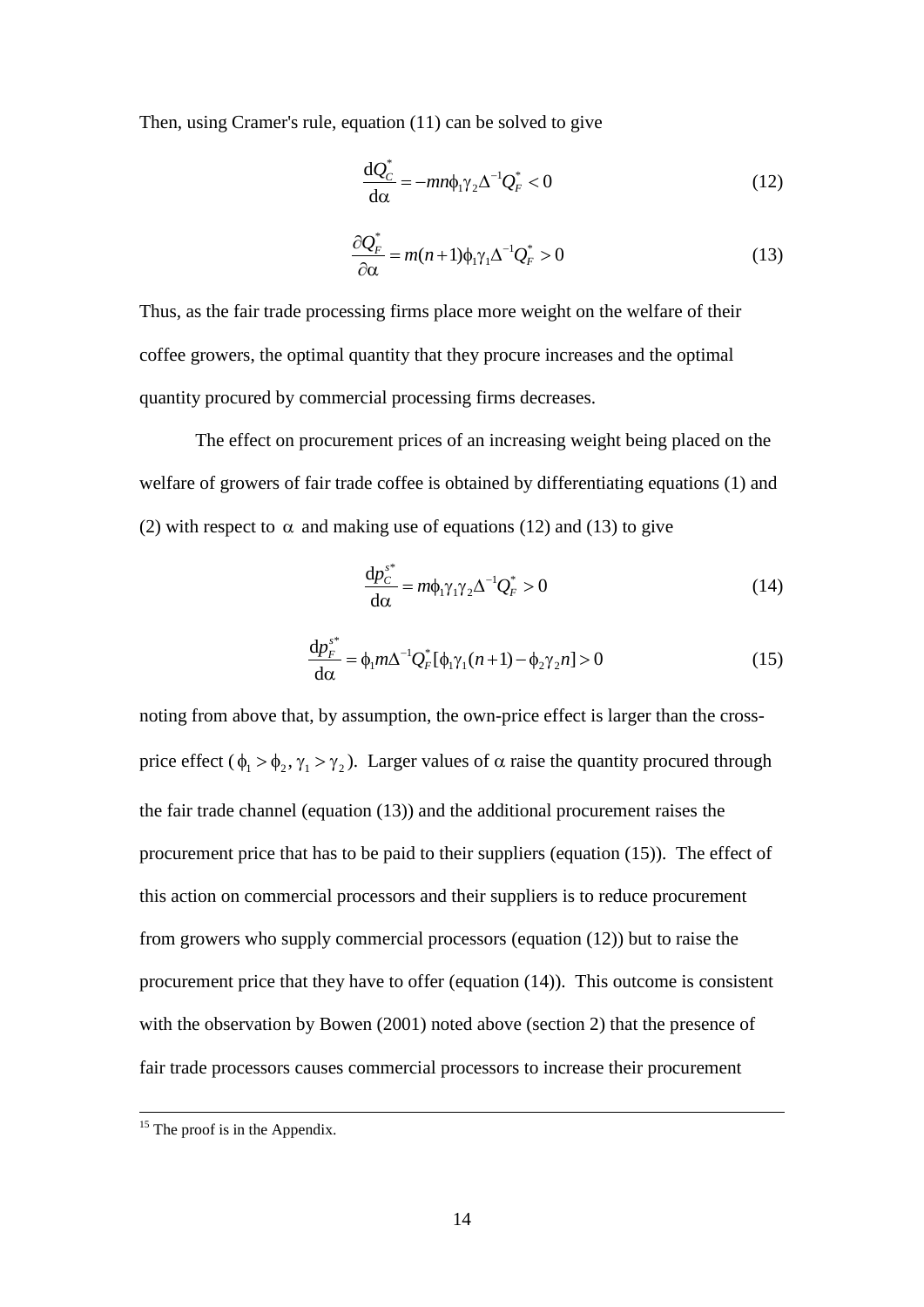price. In effect, as  $\alpha$  increases, the buying power of the commercial processors is diminished.

The effect of  $\alpha$  on producer surplus is as follows. The producer surplus of growers supplying the commercial processors, at the optimal level of procurement, is

$$
PS_C^* = p_C^{s*} Q_C^* - \int_0^{Q_C^*} p_C^{s*}(z) dz
$$

Differentiating this equation with respect to  $\alpha$  and making use of equations (12) and (14) gives

$$
\frac{\mathrm{d}PS_{C}^{*}}{\mathrm{d}\alpha} = -mn\phi_{1}\gamma_{1}\gamma_{2}\Delta^{-1}Q_{C}^{*}Q_{F}^{*} < 0\tag{16}
$$

Producer surplus of growers supplying the fair trade processors is

$$
PS_F^* = p_F^{s^*} Q_F^* - \int_0^{Q_F^*} p_F^{s^*}(z) dz
$$

Differentiating this equation with respect to  $\alpha$  and making use of equations (13) and  $(15)$  gives

$$
\frac{\mathrm{d}PS_F^*}{\mathrm{d}\alpha} = m(n+1)\phi_1^2 \gamma_1 \Delta^{-1} (Q_F^*)^2 > 0 \tag{17}
$$

As expected, the welfare of those growers supplying the fair trade firms increases with the increased weight being placed on that welfare. The gain is realised because, as  $\alpha$  increases, more is procured from the fair trade growers and they receive a higher procurement price. On the other hand, the welfare of the growers supplying the commercial processors is reduced: the reduction in quantity procured not being offset sufficiently by the increase in the procurement price.

The effect of increasing  $\alpha$  on total welfare in the fair trade channel is given by

The effect of increasing 
$$
\alpha
$$
 on total welfare in the fair trade channel is given by  
\n
$$
dW_F / d\alpha = d[\alpha PS_F + \pi_F] / d\alpha
$$
\n
$$
= PS + m\phi_1 \Delta^{-1} Q_F [\alpha(n+1)\phi_1 \gamma_1 Q_F + \gamma_1(n+1)(p_F - p_F^s - \phi_1 Q_F) + n\phi_2 \gamma_2 Q_F ]_{(18)}
$$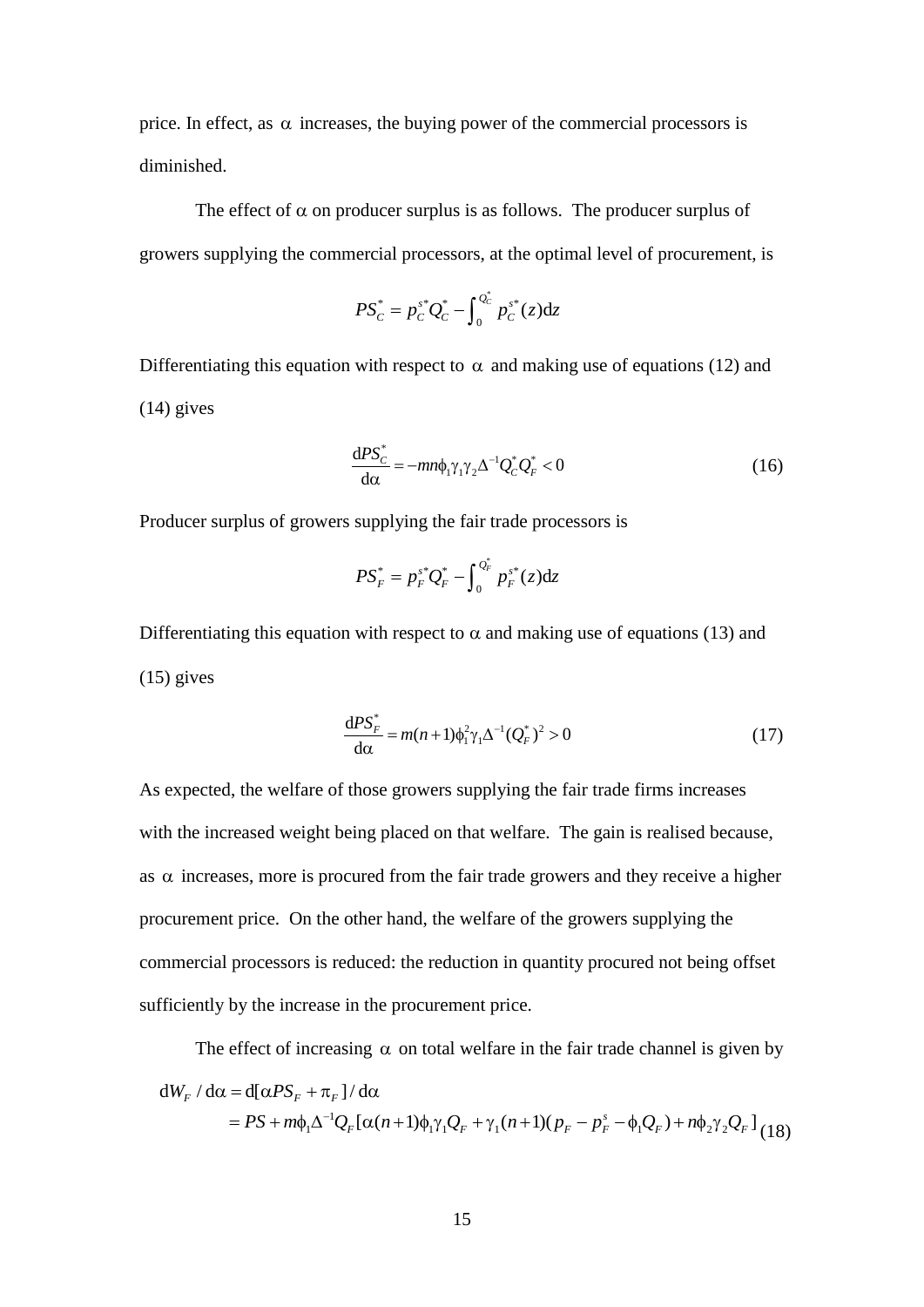which is positive.<sup>16</sup> The marginal effect of m on the effect of  $\alpha$  is obtained by taking the second-order cross-partial derivative of the last expression. It too is positive, meaning that the more fair trade processors there are, the more influence does increasing the weight on the producer surplus of the suppliers have on total welfare in that channel.

Finally, it is useful to determine the sign of the change in the level of optimal profits of the commercial processing firms when  $\alpha$  increases.

$$
\pi_C^* = (p_C - p_C^{s^*})Q_C^*
$$
\n
$$
\frac{d\pi_C^*}{d\alpha} = -m\phi_1\gamma_2\Delta^{-1}[(p_C - p_C^{s^*})n + \gamma_1Q_C^*]Q_F^* < 0
$$
\n(19)

This result is consistent with the others, i.e., the influence of the fair trade processors is to reduce the oligopsony power of the commercial processors.

These comparative static results are consistent with one claim of the fair trade movement, namely, that it exists to moderate the perceived exploitation of the growers of coffee berries by commercial processing firms and, thereby, to increase the incomes of those growers of coffee berries that supply the fair trade supply chain. However, by reducing the buying power of the commercial processors, the fair trade processors also cause a welfare loss for the suppliers of commercial berries as well as a reduction in the profits of the commercial processors. The net effect of fair trade on growers is explored quantitatively in the next section.

# **4. Calibration**

 $\overline{a}$ 

In the previous section we show that the behaviour of fair trade intermediaries affects the price and quantity of coffee berries in the fair trade and conventional channels. In this section we calibrate the model in order to understand the quantitative implications

<sup>&</sup>lt;sup>16</sup> The proof is in the Appendix.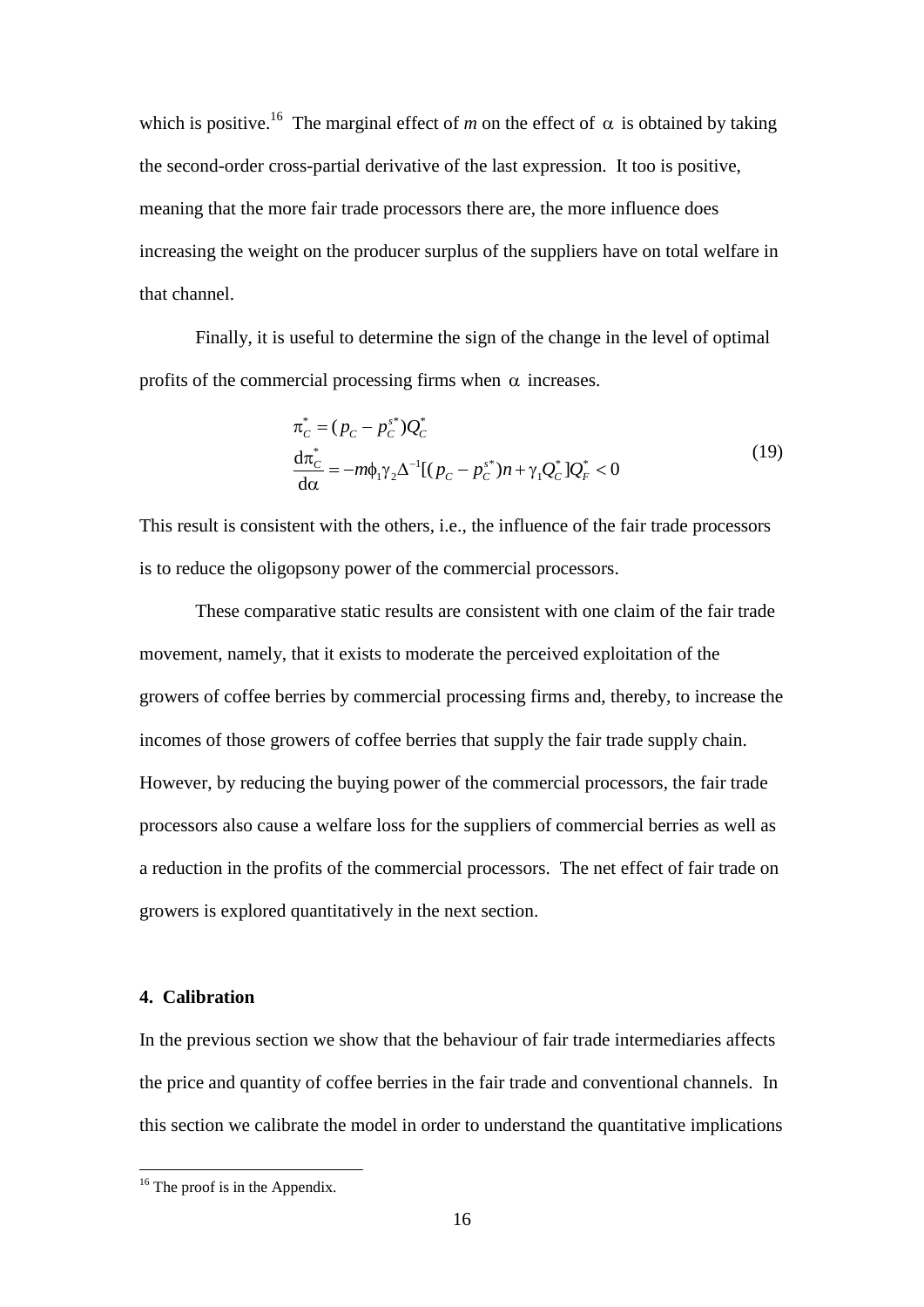of fair trade behaviour for farm revenues.<sup>17</sup> We calibrate our theoretical model to illustrative data on prices, quantities, and a number of structural parameters. We then consider counterfactual scenarios, simulating the elimination of fair-trade behaviour. The results indicate that fair trade behaviour raises coffee growers' revenues in our model, but this effect is small. Within our Cournot framework, at least, it is difficult to reconcile: a) the relatively small observed gap in price margins between conventional and fair-trade intermediaries; b) the relatively small market share of fair trade coffee; and c) any sizable effect on conventional markets flowing from the behaviour/existence of fair trade firms.

Our calibration strategy is similar to that of McCorriston and MacLaren (2007) and therefore to Dixit (1988), though the firms in our model have oligopsony, rather than oligopoly, power. We also extend Dixit's calibration technique by bringing the first-order conditions of the processors into the calibration.<sup>18</sup> We use data on prices at the farm gate, and at the developing country port, from Pierre (2007), who provides cost breakouts for a Swiss FLO, *Max Havelaar*. 19 We vary relative traded quantities

 $17$  We use farm revenues as a proxy for farmers' welfare, as it is easy to aggregate price and quantity changes across the two markets in terms of revenue. Measures of producer surplus rely on extensions of the calibrated supply curves well away from equilibrium, so results can be sensitive to the calibration process. Given that supply curves are highly inelastic, the difference between revenue and producer surplus represents a relative small share of farm revenues. We therefore view farm revenue as a suitable measure of welfare.

 $<sup>18</sup>$  These additional equations allow us to make model-consistent inferences about intermediaries'</sup> marginal (processing + transport) costs  $\tau$  in each sector, and the net-of-marginal-cost prices  $p_C$  and  $p_F$ received by the firm.

<sup>&</sup>lt;sup>19</sup> The actual cost structure of intermediaries must certainly vary substantially across coffee-growing regions. In particular, the transportation costs of moving goods from the farm to the developing country port will depend greatly on the infrastructure and institutions of specific coffee-growing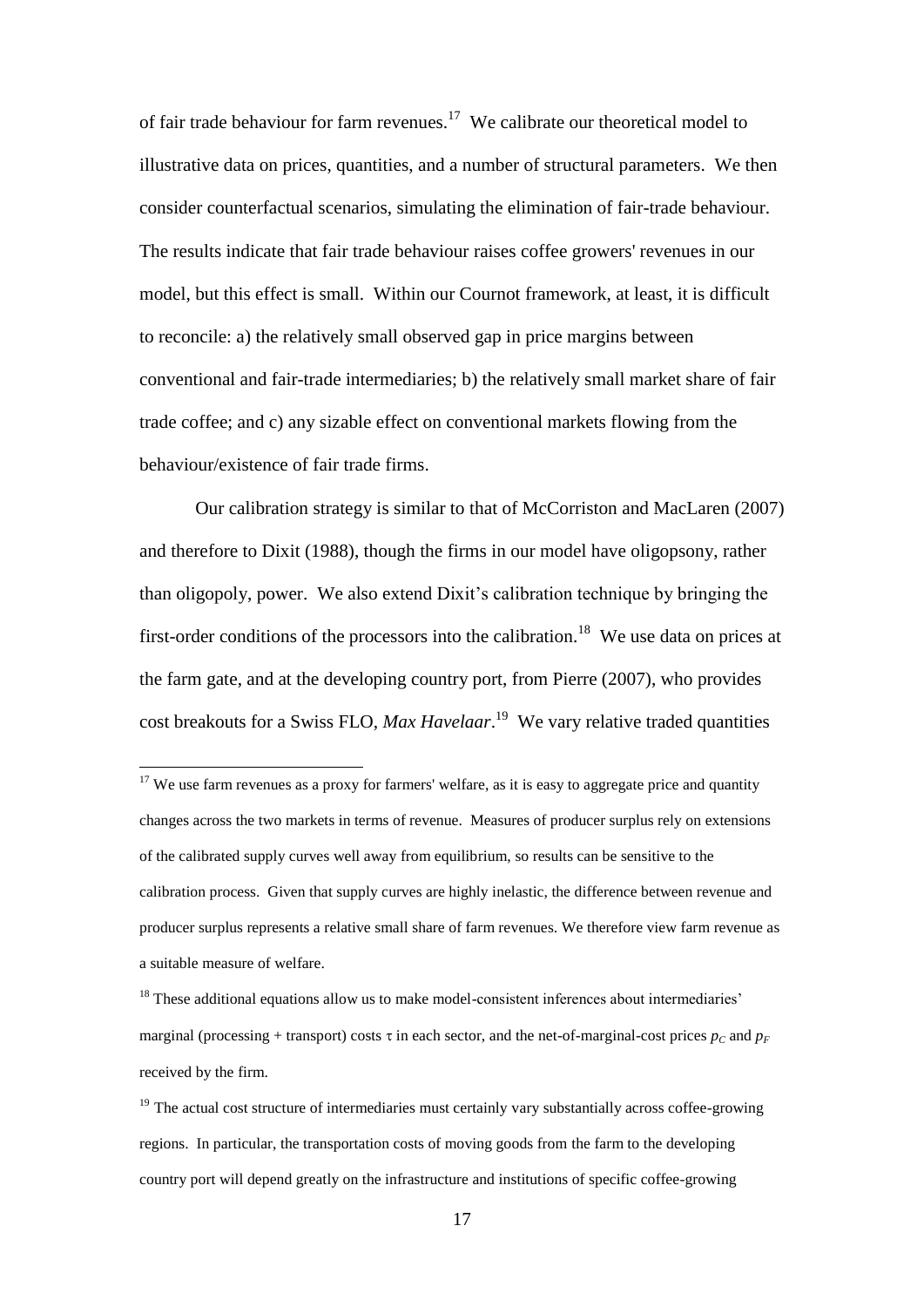in each sector across calibrations, with the fair-trade share ranging from 0.001 to 0.10. Our calibration employs a system of seven equations (five of them counterparts to those in Dixit, and the two first-order conditions) to translate price and quantity data, two elasticity parameters, and conjectures about the number of firms and the  $\alpha$ parameter, to calibrate an operational model that follows equations (1), (2), (4) and  $(7).^{20}$ 

The counterfactual exercise we wish to imagine is the removal of fair trade status from the coffee berries that are currently sold under fair trade mechanisms. We retain the notion that the two types of berries are differentiated in production; the inverse supply curves are parameterised the same in both benchmark and counterfactual calculations. We provide a quantitative estimate of the effect of the fair trade status of berries on their prices by removing downstream fair-trade behaviour in the counterfactual exercises. We consider two possible counterfactual scenarios that we intend as plausible lower and upper bounds for the overall effect of fair trade. In one counterfactual, we simply re-parameterise the fair trade intermediaries' welfare function, setting  $\alpha = 0$ . In the second counterfactual, we also remove the fair trade premium in the FOB price paid to the intermediary. This premium might reflect the mark-up that fair-trade coffee receives in downstream markets.<sup>21</sup> The counterfactual

countries. Our application uses data that can plausibly be treated as representative of the general problem. It does not evaluate any specific geographic market.

 $20$  We adjust these equations slightly to facilitate calibration, and to allow firms to exit the market when counterfactual price changes are sufficiently large.

<sup>&</sup>lt;sup>21</sup> Some part of this premium probably measures quality, or some other characteristic that might not disappear if fair trade status were removed. To the extent that consumers value organically grown coffee, for example, and associate that characteristic with fair trade channels, only a portion of the premium should be removed.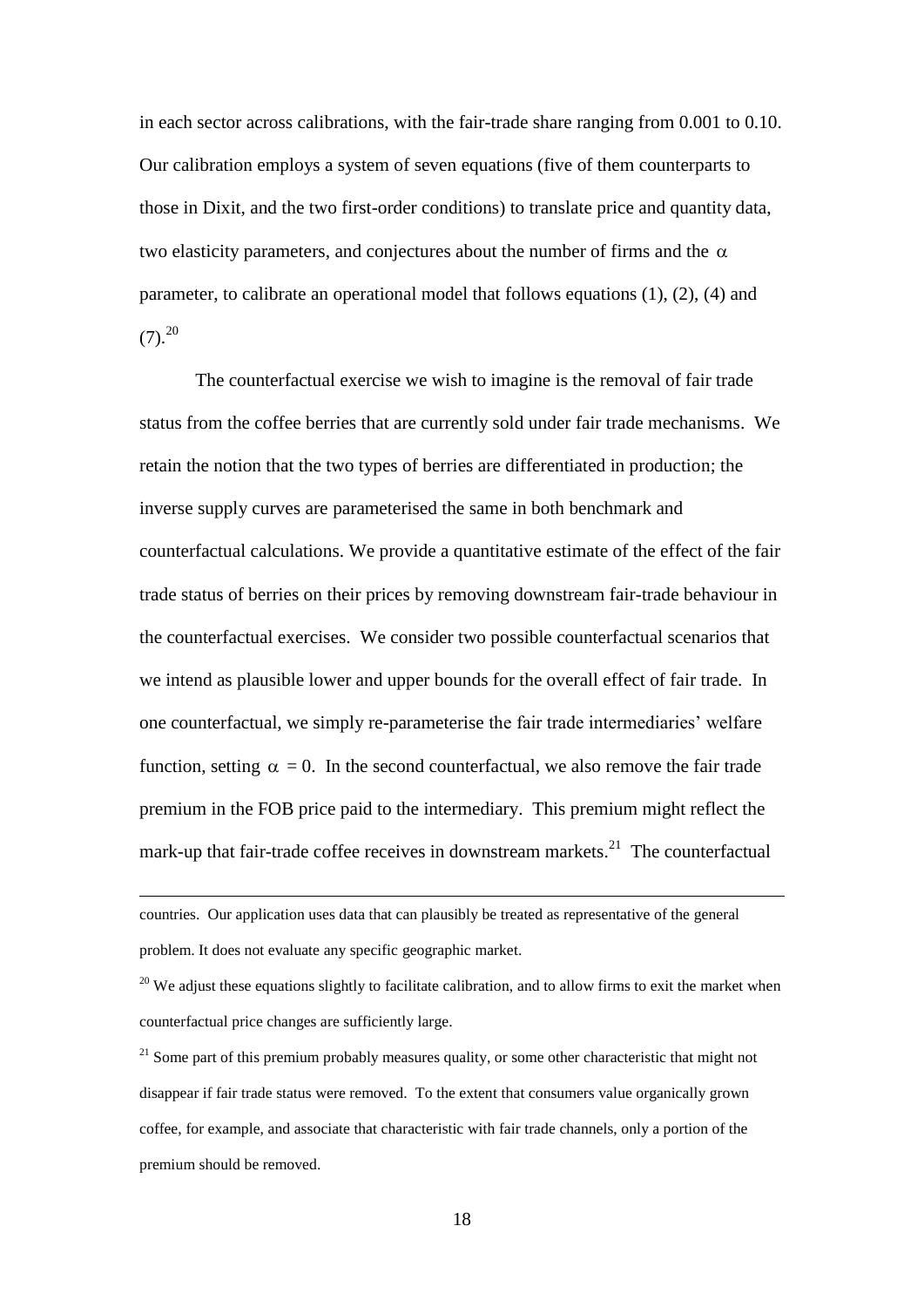removal of fair trade status does not affect a) the cost schedule for producing this 'type' of coffee bean, and b) any cost (dis)advantage that the fair-trade intermediary retains in transportation/processing.<sup>22</sup>

## *4.1 Calibration procedure and the counterfactual model*

Our behavioural model for counterfactual analysis is a variational inequality model based on equations (4) and (7). The variational inequality implies that either these first order conditions hold with equality, or there is no output of the associated coffee types. We rewrite these equations as follows:

$$
\gamma_0 + (n+1)\gamma_1 q_{C,i} + \gamma_2 Q_F \ge (1 - \tau_C)P_C \perp q_{C,i} \ge 0
$$
 (4a)

$$
\phi_0 + \phi_2 Q_C + \phi_1 [1 + m(1 - \alpha)] q_{F,i} \ge (1 - \tau_F) P_F \perp q_{F,i} \ge 0 \tag{7a}
$$

where  $\perp$  indicates complementary slackness. These conditions capture the economic behaviour of the model specified in the previous section, while at the same time allowing firms to exit if the marginal revenues do not exceed marginal expenditures on the first unit of coffee. $23$ 

Dixit (1988) describes a process for calibrating Cournot models of strategic behaviour, and McCorriston and MacLaren apply it in an assessment of STEs.<sup>24</sup> We convert Dixit's approach for use with our oligopsony model. The process maps data

 $22$  In short, we are assuming no cost efficiencies arise within the fair trade sector when we remove fair trade status from the beans. Any efficiencies of this nature would further dilute the beneficial impact of fair trade distribution channels, which we already estimate to be quite small.

 $23$  Exit becomes an issue in the second counterfactual, where the price paid to fair trade intermediaries is reduced in counterfactual analysis. Under many parameterisations, the fair trade intermediaries shut down altogether as a result.

<sup>&</sup>lt;sup>24</sup> Dixit's (1988) calibration method requires the parametric restriction  $\gamma_2 = \phi_2$ , and this restriction is applied in what follows.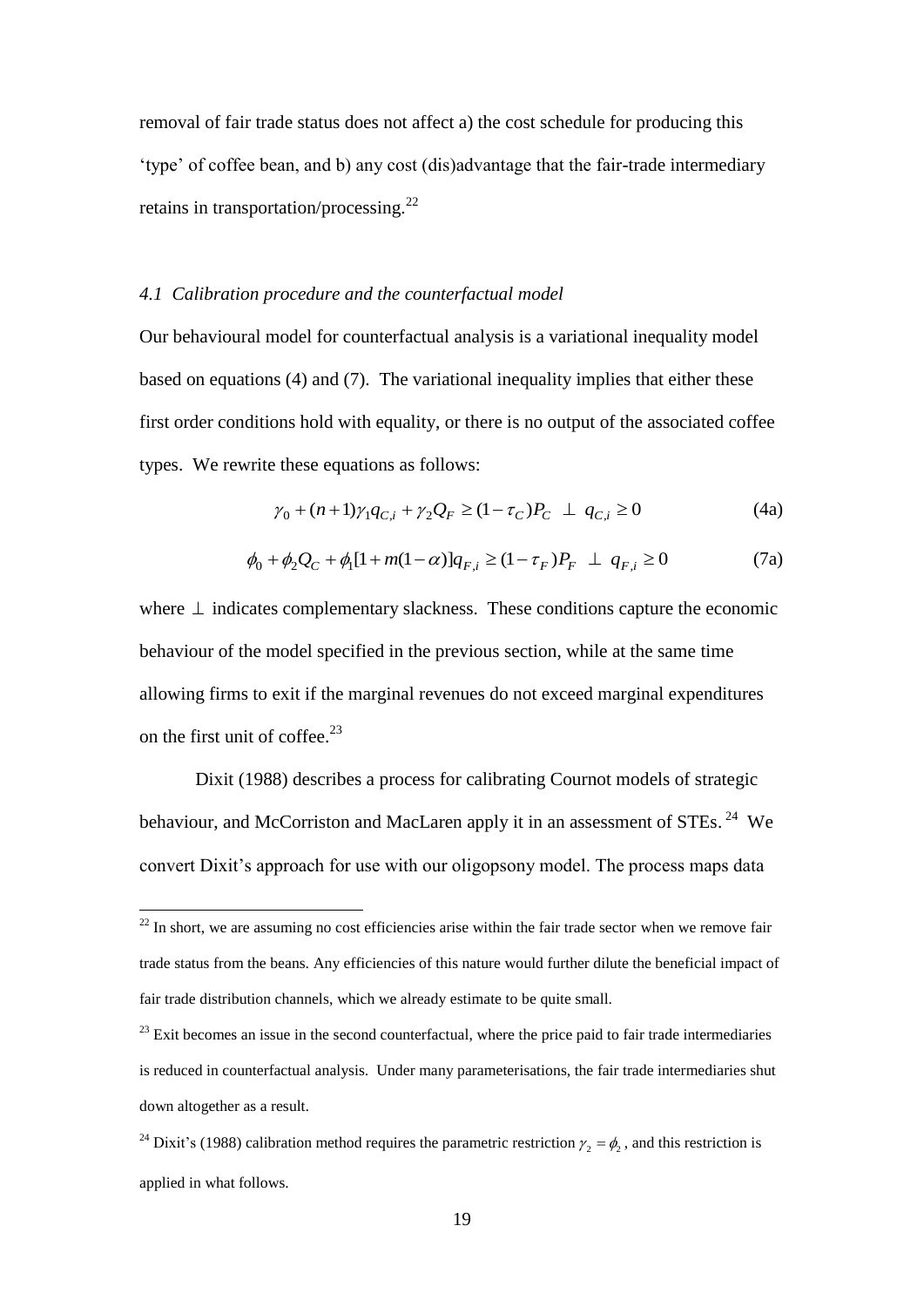on  $p_c^s$ ,  $p_f^s$ ,  $Q_c$ ,  $Q_F$ , an (estimated) elasticity of supply, and an (assumed) elasticity of production substitution into a parameterised version of equations (1) and (2).<sup>25</sup> Given data on  $P_c$  and  $P_F$ , and values for *n* and  $\alpha$ , equations (4) and (7) can be used with (1) and (2) to back out model-consistent values of  $\tau_F$  and  $\tau_C$  in the benchmark. At the benchmark, where  $\alpha = 1$ ,  $Q_C = nq_{C,i} > 0$  and  $Q_F = mq_{F,i} > 0$ , (4a) and (7a) hold with equality, and we can rearrange them to solve for  $\tau_F$  and  $\tau_C$ :

$$
\tau_C = 1 - \frac{\gamma_0 + (n+1)\gamma_1 q_{C,i} + \gamma_2 Q_F}{P_C}
$$
\n(4b)

$$
\tau_F = 1 - \frac{\phi_0 + \phi_2 Q_C + \phi_1 [1 + m(1 - \alpha)] q_{F,i}}{P_F}
$$
\n(7b)

The role these equations play in the calibration is to allocate the  $\frac{C_C}{C}$ *s C P p* and  $\frac{I_F}{I}$ *s F P p* margins

into model-consistent values of profit margins and marginal costs of processing/transport. Calculating model-consistent values of  $\tau_F$  and  $\tau_C$  with (4b) and (7b) produces values of  $p_F$  and  $p_C$  that are consistent with both the data and the model. 26

## *4.2 Price and quantity data*

 $\overline{a}$ 

We take price data from Pierre (2007), who reproduces illustrative data from a Swiss FLO, *Max Havelaar*. The 2005 data are reported in Swiss Francs, though we convert

 $25$  The idea is to convert non-linear estimates of supply responses into parameters that define the linear inverse supply functions in equations (4a) and (7a)..

<sup>&</sup>lt;sup>26</sup> The assumption of proportional trade costs is in no way critical to what follows. An otherwise identical approach to calibration and counterfactual analysis, but that employs additive rather than proportional trade costs, produces exactly the same results.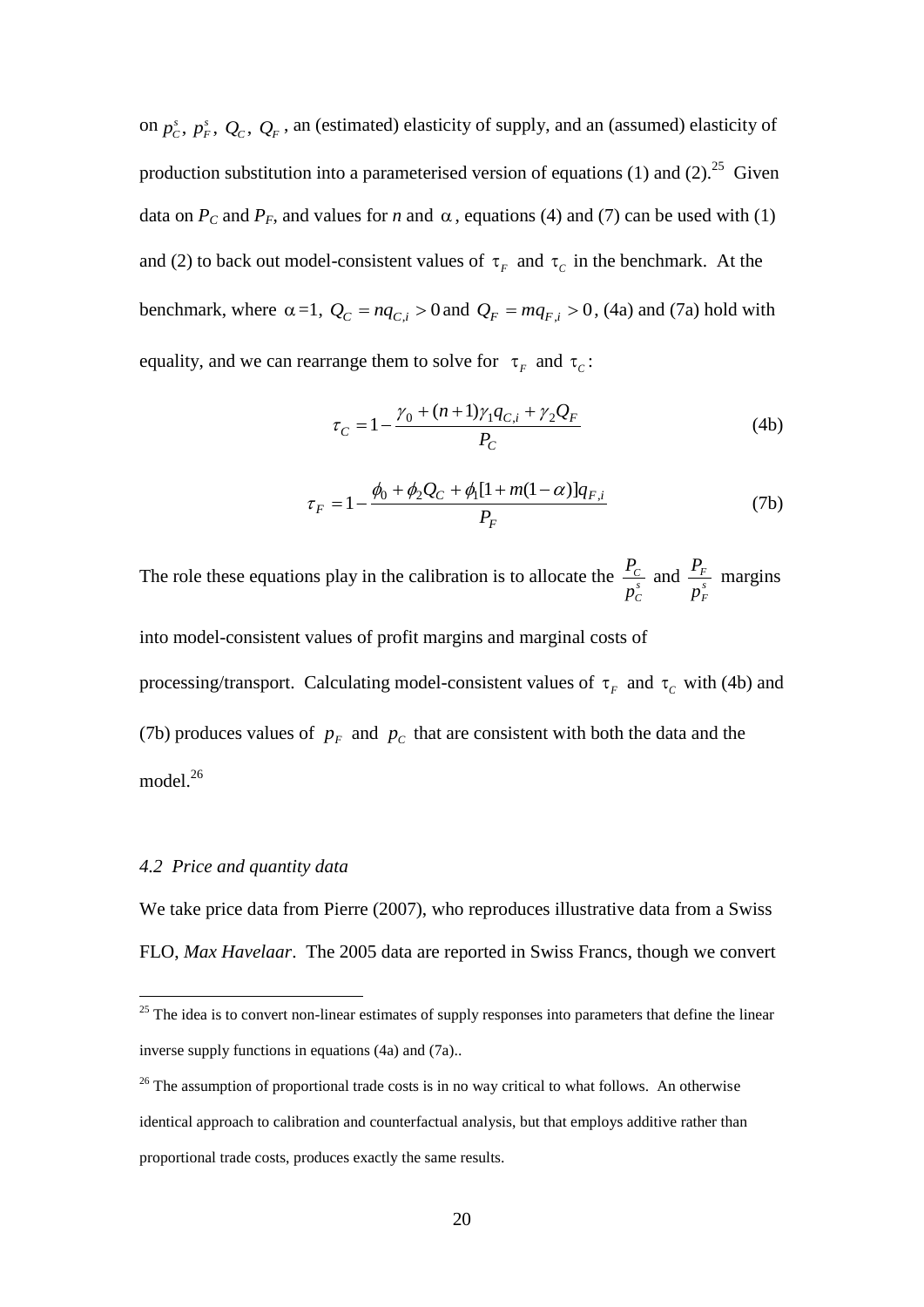them to US Dollars at an exchange rate of 1.25 SFr/USD. These data put the price of fair trade and conventional coffee beans at \$1.26/lb and \$1.15/lb, respectively. *Max Havelaar* reports these as FOB prices, and we take them to be inclusive of any processing and or transport costs that the intermediaries have incurred in reaching the developing country port. We treat the FOB prices as given by the world market, and therefore not affected by the behaviour of the intermediaries.<sup>27</sup> Thus, in the calibration  $P_C = $1.15$  and  $P_F = $1.26$ . The reported farm-gate prices paid to farmers in the *Max Havelaar* data are \$0.88/lb for fair trade and \$0.69/lb for conventional coffee berries, which appear in the calibration as  $p_F^s$  and  $p_C^s$ , respectively.

The absolute quantities of fair trade and conventional coffee beans we use in calibration are unimportant, we focus on market shares.<sup>28</sup> The world market share of fair trade coffee is extremely small, about  $0.55$  per cent.<sup>29</sup> We view this figure as not completely relevant, for two reasons. First, fair trade coffee berries compete most directly with specialty coffee berries sold through conventional channels. Most conventional coffee berries are eventually processed as freeze dried coffee. We treat the fair trade share as a share of the specialty coffee market, which should raise the benchmark fair trade share of the market considerably. Second, our thought experiment is meant to reflect market behaviour in a specific geographic market (i.e., a mountain valley in a developing country). This would seem to be an appropriate sense of the relevant market. In those areas where fair trade cooperatives are active, they will account for a somewhat larger share of the total activity than they do in the

<sup>&</sup>lt;sup>27</sup> The fair trade price of \$1.26 in the data was the relevant price floor established by international FLOs in 2005. Our second counterfactual can be interpreted as the removal of this floor.

 $^{28}$ Any absolute quantities can be scaled by an arbitrary normalization.

 $29$  See Ronchi (2006).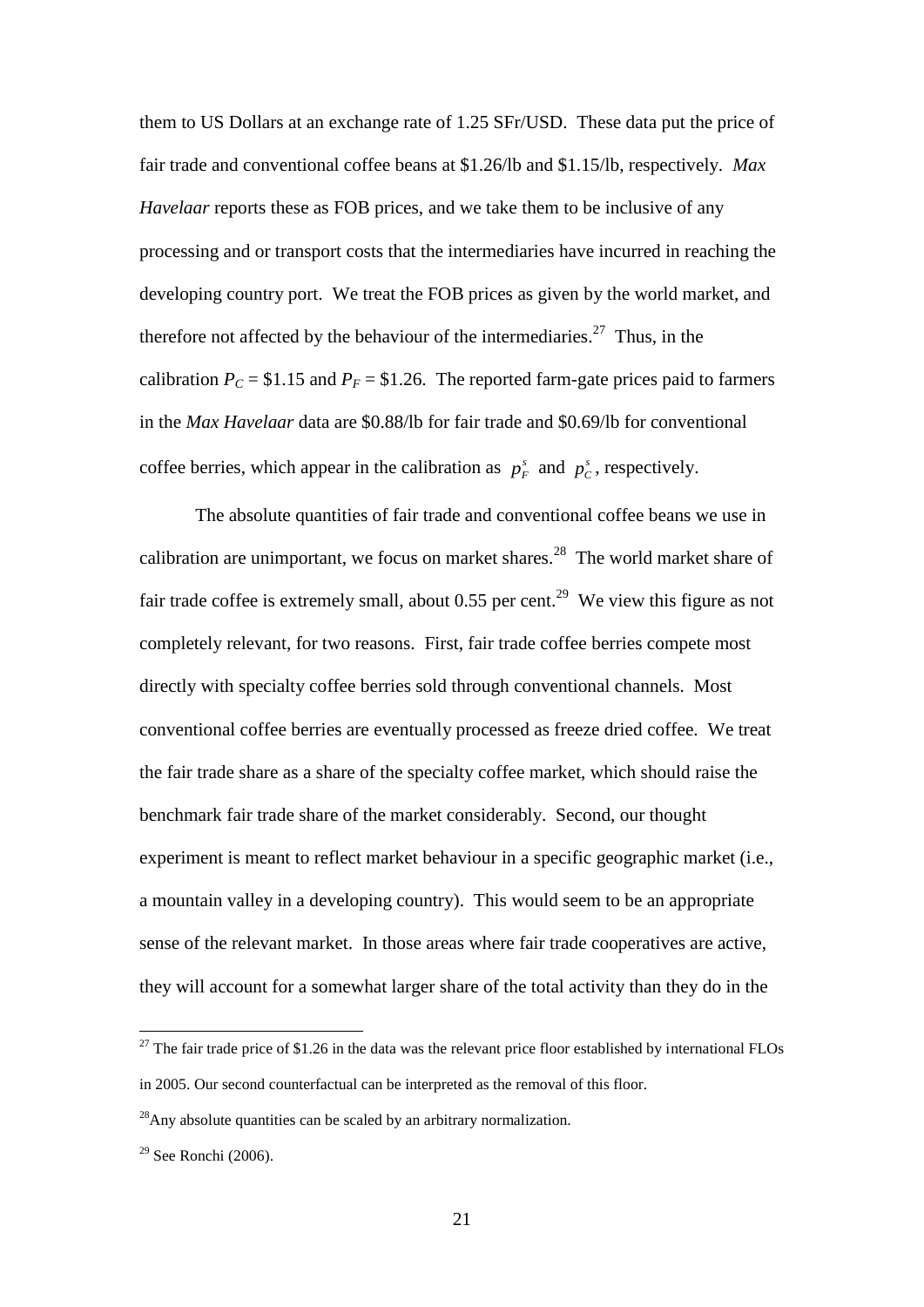world market as a whole. We lack data on any specific market, so we choose arbitrary but sensible market shares. We vary the fair trade share from 0.1 to 10 per cent of the total local market for specialty coffee beans.

### *4.3 Elasticities*

 $\overline{a}$ 

As noted above, empirical studies of coffee supply elasticities have demonstrated that the supply of coffee berries is quite inelastic, even over relatively long intervals. Akiyama and Varangis (1990) estimate supply elasticities over 2-, 5- and 10-year intervals for a number of coffee-producing countries. The simple averages of these estimates are 0.12, 0.21, and 0.35 respectively. We take the longest of these time frames as the most interesting one, as it suggests the farmers' susceptibility to oligopsony power is potentially sustainable over the medium-run. We therefore use 0.35 as our estimate of the supply elasticity.

In his calibration of oligopoly behaviour when consumers choose between domestic and foreign automobiles, Dixit (1988) employs an elasticity of substitution. In our oligopsony case, the relevant elasticity is an elasticity of producer substitution that measures the ability of coffee farmers to substitute between fair-trade and conventional supply, which we denote as  $\sigma$ . We know of no estimates of this parameter in the empirical literature, so we must choose one. Since we are assuming a relatively long time horizon (i.e., 10 years), we also choose this parameter to be quite high,  $100^{30}$ 

<sup>&</sup>lt;sup>30</sup> Because of the unequal market shares, the choice of this parameter has little substantive effect on the parameterization of the inverse supply curve for conventional coffee. The price response of fair trade coffee berries to changes in own quantities  $(\phi_1)$  is the only parameter substantially affected by our choice of elasticity of substitution. Lower values of this parameter reduce the competition between the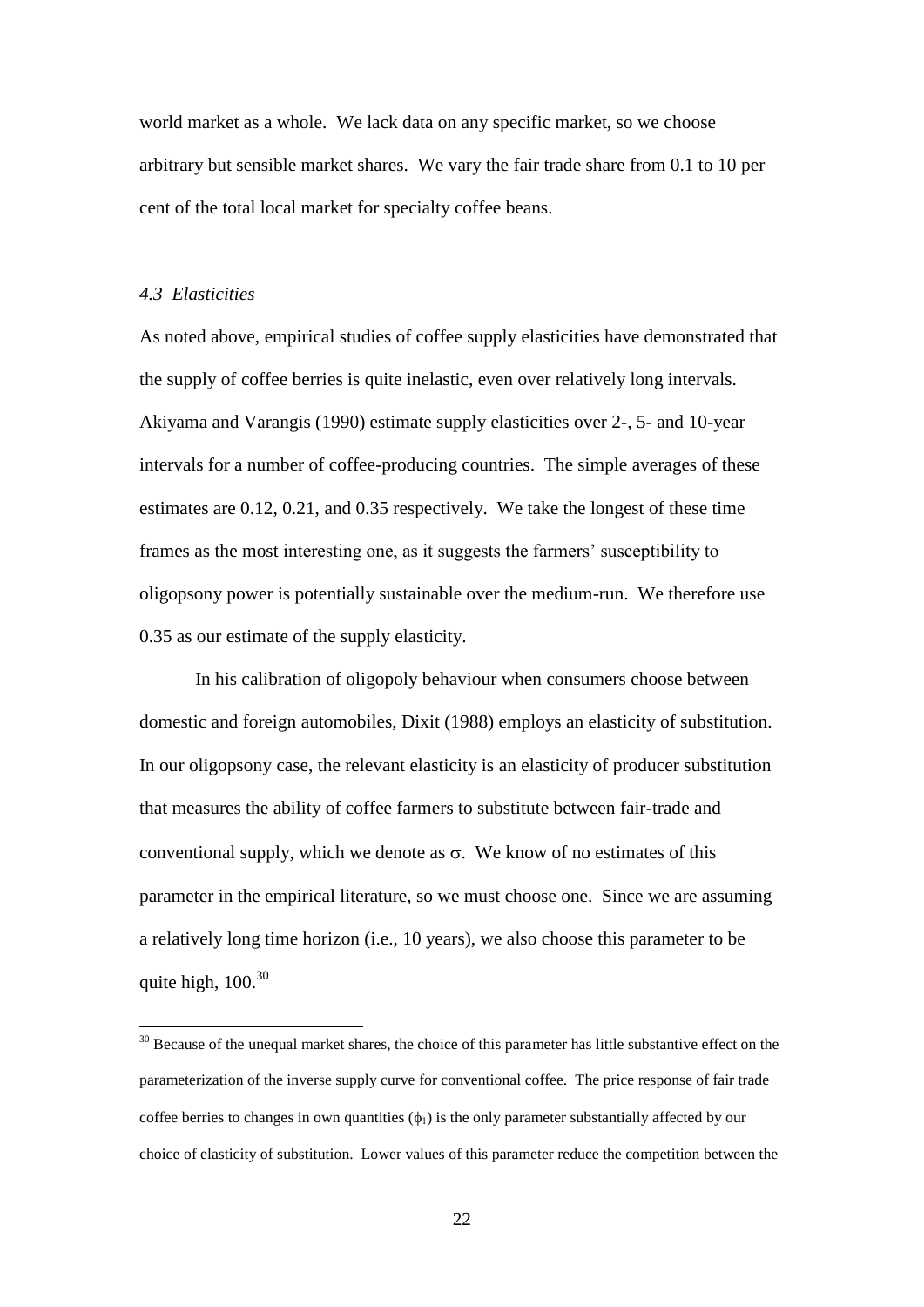## *4.4 The Fair Trade concern parameter α*

Throughout most of our scenarios we choose  $\alpha = 1$ . This parameterisation is most favourable to the view that fair trade firms increase output, while still making their behaviour economically viable. As noted above, a fair trade monopsonist makes zero profits when  $\alpha = 1$ . For  $\alpha > 1$ , the firm would operate at a loss. We conduct sensitivity analysis for  $\alpha$  < 1.

### *4.5 Firm numbers*

 $\overline{a}$ 

We conduct multiple calibrations of the model, fitting the price data and a series of quantity data to various numbers of conventional firms. Throughout our exercises we assume a single fair-trade firm (i.e.,  $m = 1$ ). Given a fair trade concern parameter  $\alpha$  = 1, setting  $m > 1$  implies loss-making fair trade firms.

## *4.6 Inferred marginal transport/processing costs*

The available data on prices allows a comparison of the prices paid and received by conventional intermediaries to that of the fair trade firm. The calibration procedure divides the gap between FOB and farm gate prices for each coffee type into two parts: a constant marginal (processing + transport) cost and a profit margin. Ideally, we would have direct data on the marginal costs, but we are not aware of such data. Instead, we use equations (4b) and (7b) to make model-consistent inferences about the size of these costs. We believe it likely that fair trade processing and transport costs

two distribution channels, and so reduce the impact of fair trade coffee on farmers who supply the conventional channel. In sensitivity analysis we show that results are largely insensitive to the choice of the elasticity of production substitution.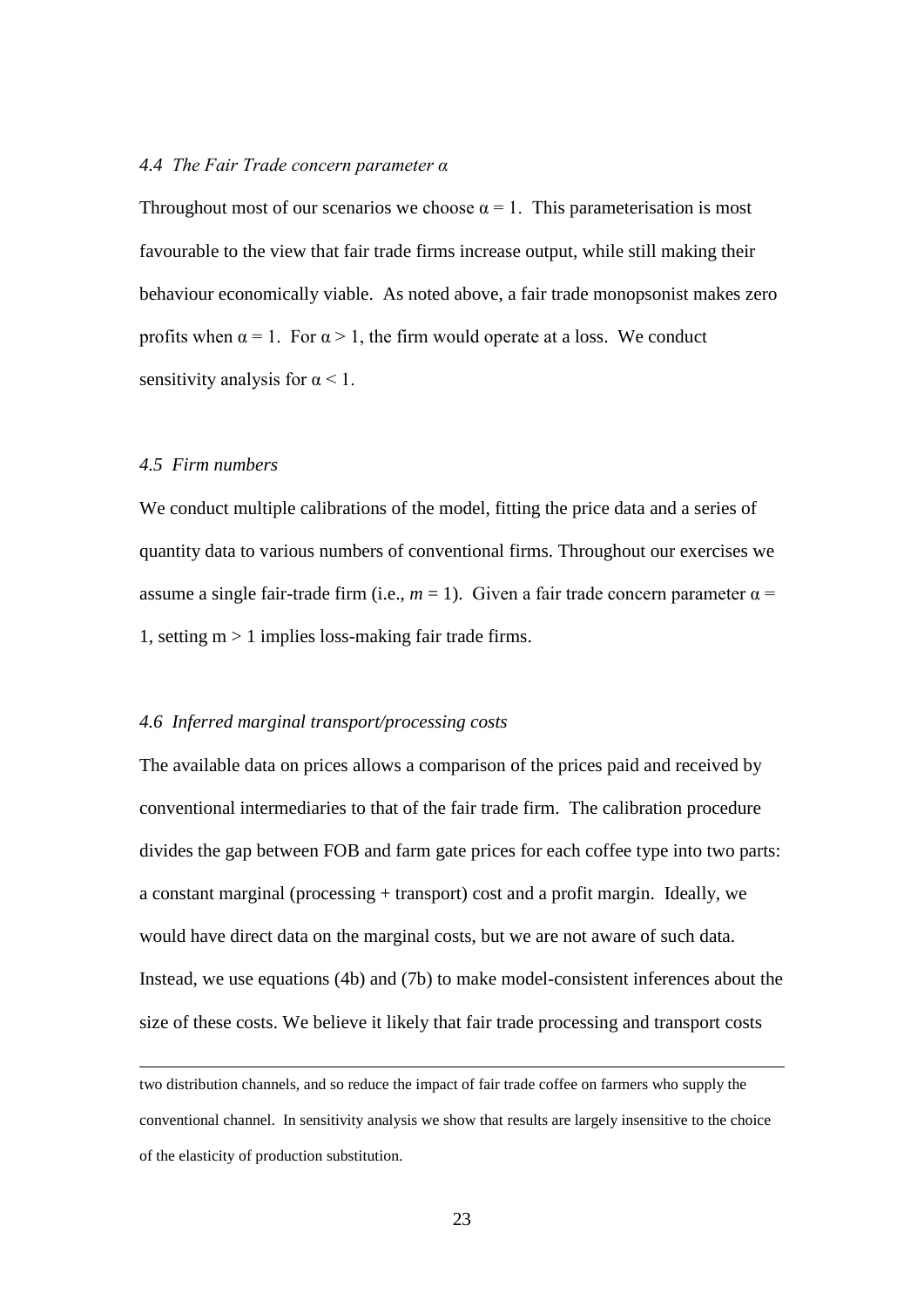are larger than those in the conventional sector.<sup>31</sup> Because these costs are a residual, of sorts, in our calibration, they also vary with the inputs into calibration, especially the number of firms.

Figure 1 shows the calibrated marginal costs for each type of intermediary.<sup>32</sup> The figure shows the proportion of the FOB price that is attributed to intermediaries' marginal costs, under the assumption that firms choosing observed price and quantity data are maximising their respective objective functions. Inferred costs vary with numbers of firms because the FOB/farm-gate mark-up (which is observed in the data) is fixed across calibrations. Larger numbers of conventional firms imply smaller profit margins, so larger numbers of conventional firms imply higher marginal costs.

# [FIGURE 1]

There are three main lessons in Figure 1. First, the fair trade firm's inferred marginal cost is constant across calibrations. Our assumption that  $\alpha = 1$  implies marginal cost pricing for the fair trade firm, so the observed price margin in the fair trade sector,  $p_F / p_F^s$  is attributed entirely to processing/transport costs

$$
\left(\tau_F = 1 - \frac{0.88}{1.26} = 0.302\right).
$$
 Second, the implied fair trade marginal cost is generally

greater than that of conventional firms, especially when conventional firm numbers are low.<sup>33</sup>

<sup>&</sup>lt;sup>31</sup> There are plausible scale economies in both processing and transport, so the small, fair trade share of the transport market might generate these higher costs. Fair trade standards for treating workers (e.g., minimum/living wages) are also likely to raise the costs of processing and transport.

 $32$  These are the results for a 1 per cent fair trade market share. Initial market share makes little difference to the inferred marginal costs.

<sup>&</sup>lt;sup>33</sup> The calibration has to reconcile a larger FOB/farm gate price gap in the fair trade sector, a small fair trade market share, and behavioural parameters that imply more aggressive market behaviour by the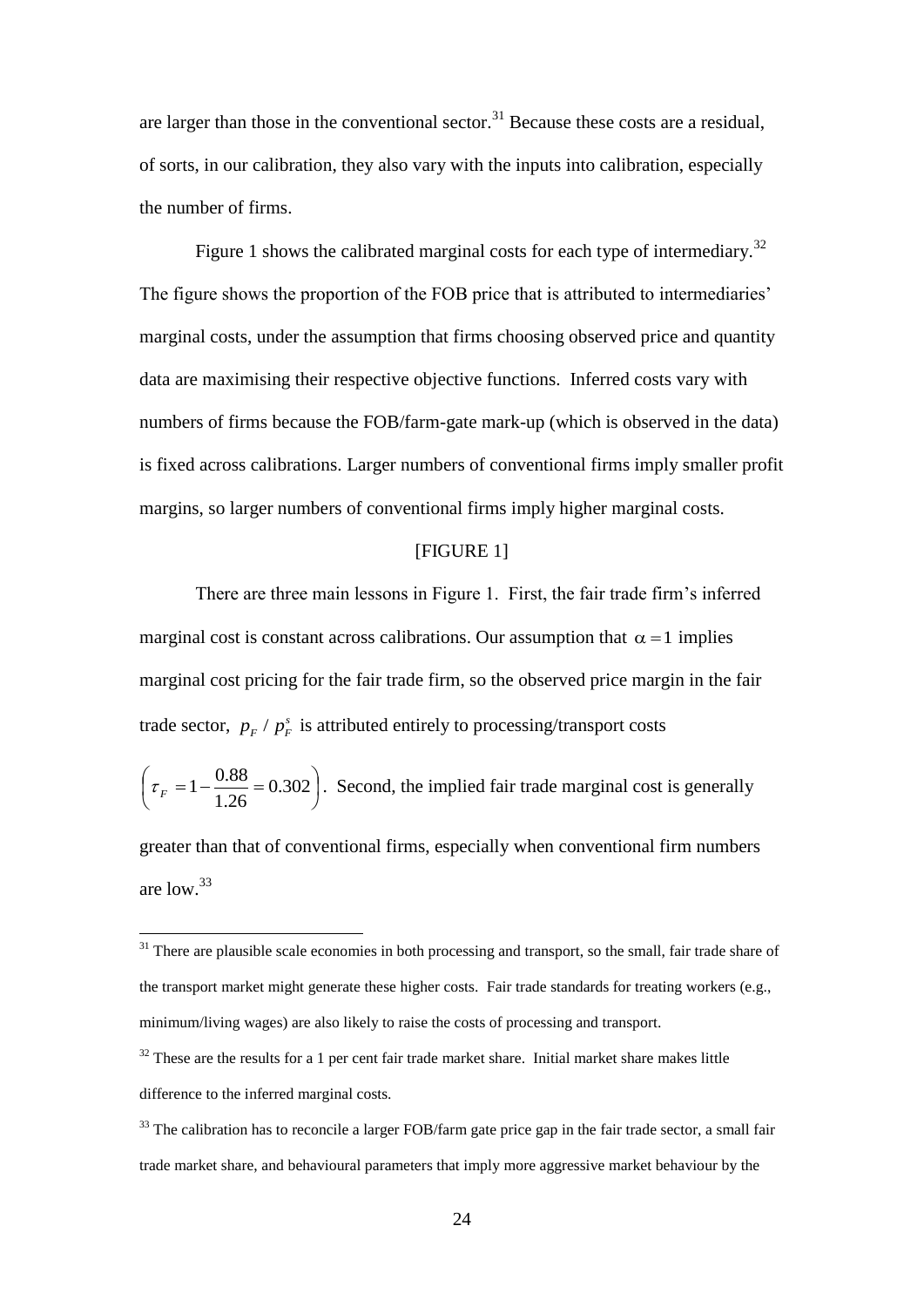Finally, it is very difficult to associate the observed data with severe concentration in the conventional market. For numbers of firms below 5, optimising conventional firms would have to receive a per unit subsidy ( $\tau_c$  < 0) in order to choose sizable market shares at the observed FOB/farm gate price margins. Since such subsidies are not observed in practice, we treat these parts of the parameter space as infeasible solutions. We limit our counterfactual results to those examples where conventional firms face positive marginal costs.<sup>34</sup>

## *4.7 Counterfactual analysis*

 $\overline{a}$ 

We conduct two counterfactual analyses, each with a different interpretation of the behavioural effects of fair trade. In the first exercise, we simply change the behaviour of the fair trade intermediary, setting  $\alpha = 0$  in the counterfactual. In the second exercise, we consider the joint effects of setting  $\alpha = 0$  and removing the FOB price premium for fair trade coffee. This premium may reflect downstream customers' greater willingness to pay for fair trade coffee and/or the removal of the price floor on fair trade coffee. In any case, removal of fair trade status eliminates the premium.<sup>35</sup>

fair trade firm. Under most parameterisations of the model, these can only be reconciled if marginal costs are higher in the fair trade sector.

<sup>34</sup> One might be concerned that restricting the number of conventional buyers to  $n > 4$  is potentially unrealistic, but it does not look to be. Ronchi (2006) reports 50 exporters (many of them vertically integrated with a coffee processor) in Costa Rica. While our hypothetical reference market might be a bit smaller than the entire country of Costa Rica, we think that the implication of the calibration is that n > 4 is not overly restrictive. In a sensitivity analysis below, we reparameterise the model so that *n* can take value as low as 2.

<sup>35</sup> As noted above, some part of the premium for fair trade coffee may reflect characteristics that can be separated from the fair trade status of the berries. In this sense, we are evaluating an upper bound.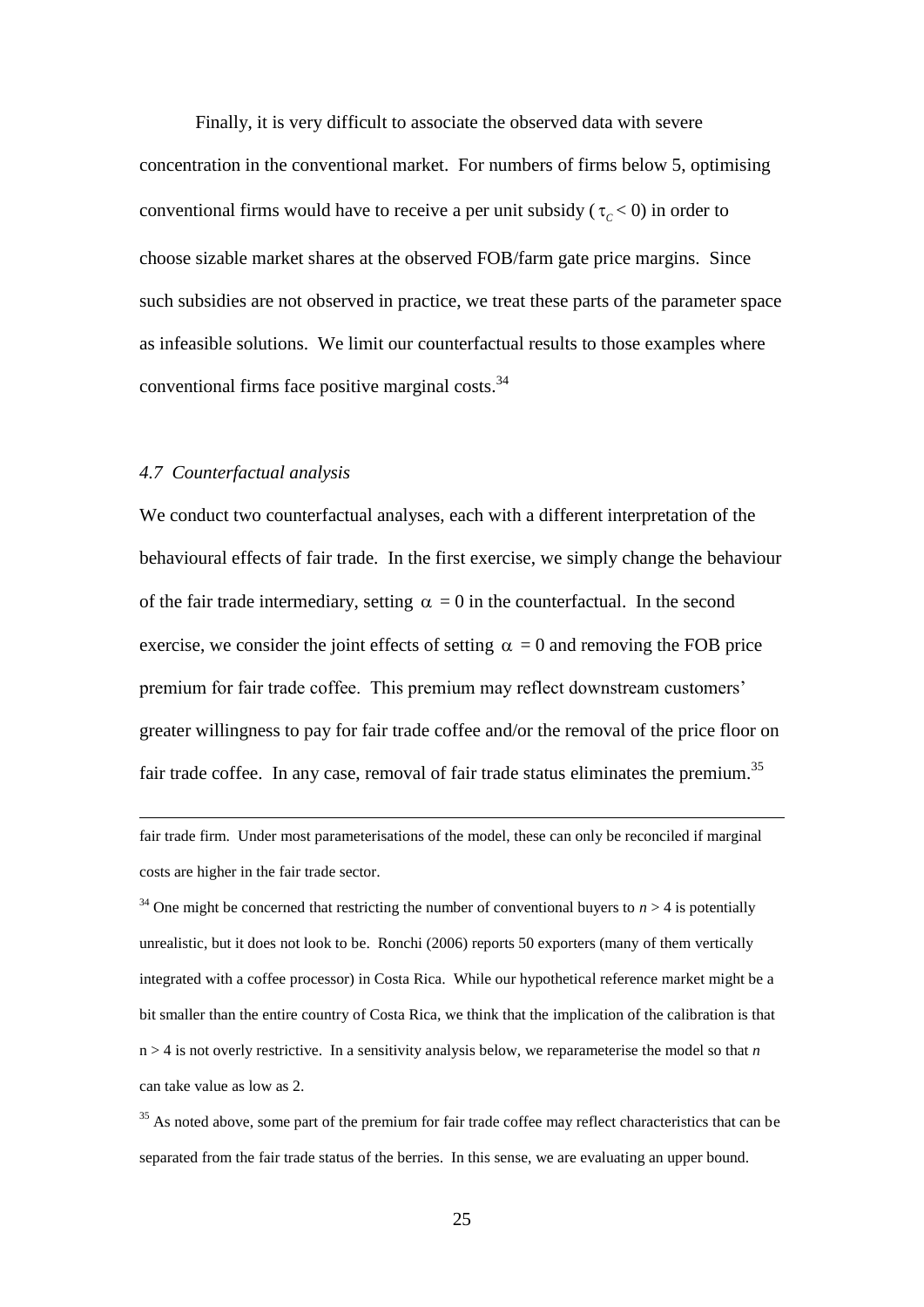Figure 2 shows the results of the first counterfactual. In our calibrated model, changing the fair trade intermediaries' objective function to profit maximisation alone reduces coffee farmers' total revenues by 0.01 to 7.73 per cent. The more concentrated the conventional market, the more deleterious the effects of the fair trade firm's behavioural change on coffee farmers. This result is consistent with intuition, and it suggests that fair trade intermediaries generate a (small) pro-competitive effect on the market for coffee berries. The response of farm revenues to fair trade behaviour is larger for larger initial fair trade market shares.

The revenue changes reported above subsume information on the effect of a change in fair trade behaviour on prices, quantities, and revenues that accrue to each group of farmers. The fair trade procurement price falls in each case, ranging from a 0.58 per cent to a 6.68 per cent reduction over the cases considered.<sup>36</sup> Reductions in fair trade quantities range from 56.22 per cent to 92.81 per cent.<sup>37</sup> Put together, these changes produce reductions in revenues to the suppliers of fair trade berries that range from 56.68 to 93.00 percent. The conventional supply price falls by between 0.01 per cent and 5.77 per cent.<sup>38</sup> Quantity increases in the conventional market range from 0.06 per cent to 12.48 per cent.<sup>39</sup> Revenues earned by suppliers of conventional berries rise by between 0.026 and 10.72 percent.

 $\overline{a}$ 

 $37$  Fair trade quantity reductions are largest when the number of conventional firms and the initial fair trade market share are both large.

<sup>38</sup> Conventional price reductions are largest when the initial fair trade market share is high and the number of conventional firms is low.

 $36$  Fair trade price reductions are largest when the initial fair trade share is large, and when there are small numbers of conventional firms.

<sup>&</sup>lt;sup>39</sup> Conventional quantities increase most when the initial fair trade share is large and the number of conventional firms is large.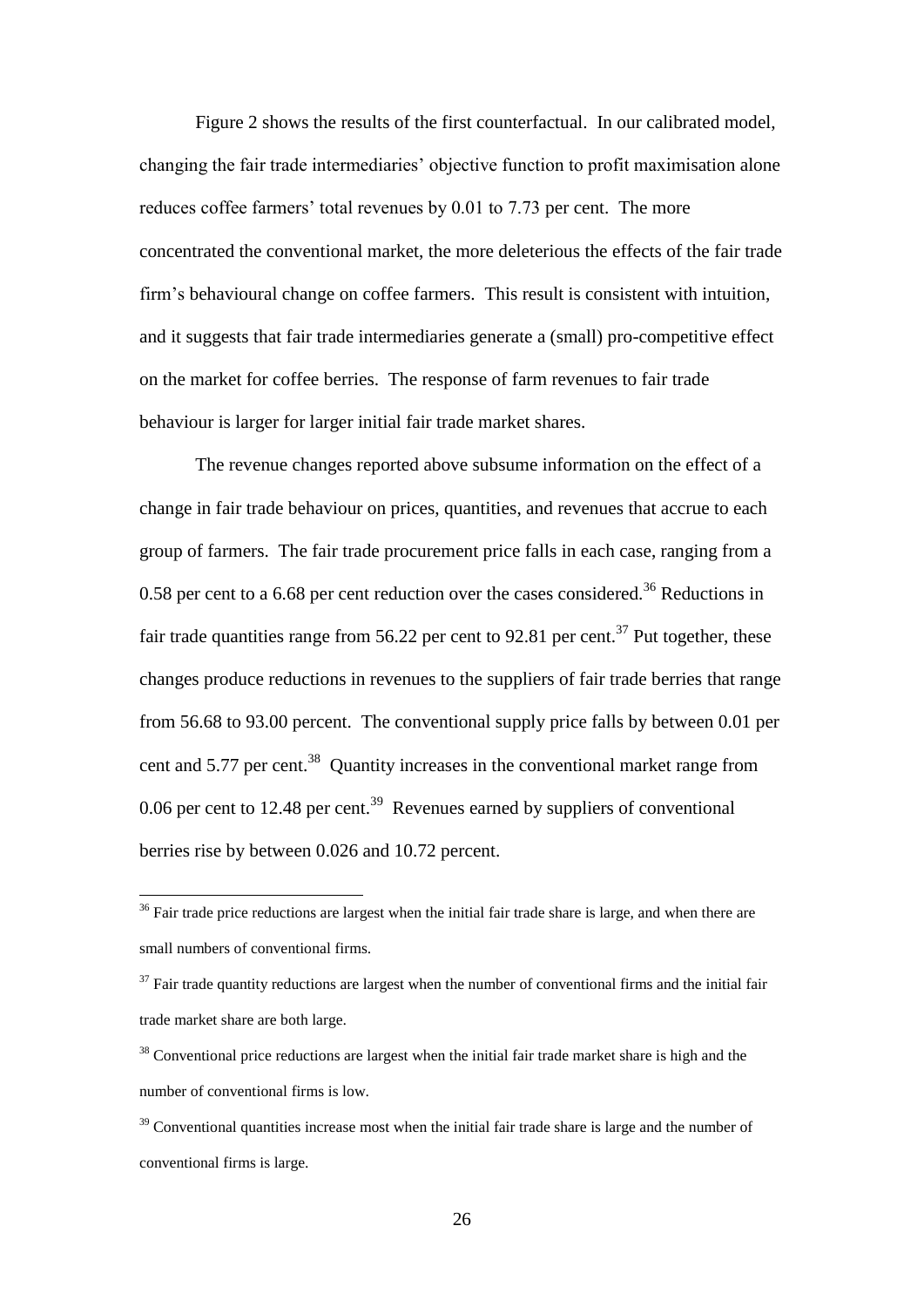#### [FIGURE 2]

We next consider the broader counterfactual. In addition to eliminating the fair trade processors' concern for farmers' welfare, we also eliminate the FOB price gap between fair trade and conventional coffees. In the *Max Havelaar* data we employ, this means a nine per cent reduction in the fair trade FOB price. The results of this counterfactual analysis appear in Figure 3. The results are largely similar to those in the earlier experiment, with only slightly larger effects from removing fair trade behaviour.<sup>40</sup> The largest effects arise when the initial fair trade market share is relatively large and the conventional market is relatively concentrated (i.e., *n* is small). In this second counterfactual, the fair trade intermediary shuts down completely because the absence of any price premium means an absence of compensation for the higher costs associated with processing fair trade coffee.

## [FIGURE 3]

We view the results of the calibrations as teaching us a few lessons. First, a model in which fair trade firms consider the welfare of upstream producers can generate beneficial net increases in revenue paid to coffee growers. However, for plausible market shares, and a wide variety of parameterisations, the presence of fair trade intermediaries and a downstream price premium have quite small quantitative impacts on the conventional coffee market. In this model, at least, high levels of oligopsony power are difficult to reconcile with small fair trade market shares and the relatively small gap between farm gate and FOB prices in the conventional market. Within the context of the Cournot model, these stylized facts can only be reconciled by much larger processing + transport costs in the fair trade sector.

 $40$  The removal of the fair trade premium tends to make the fair trade sector uneconomic; intermediaries in the fair trade sector choose zero quantities in the second counterfactual.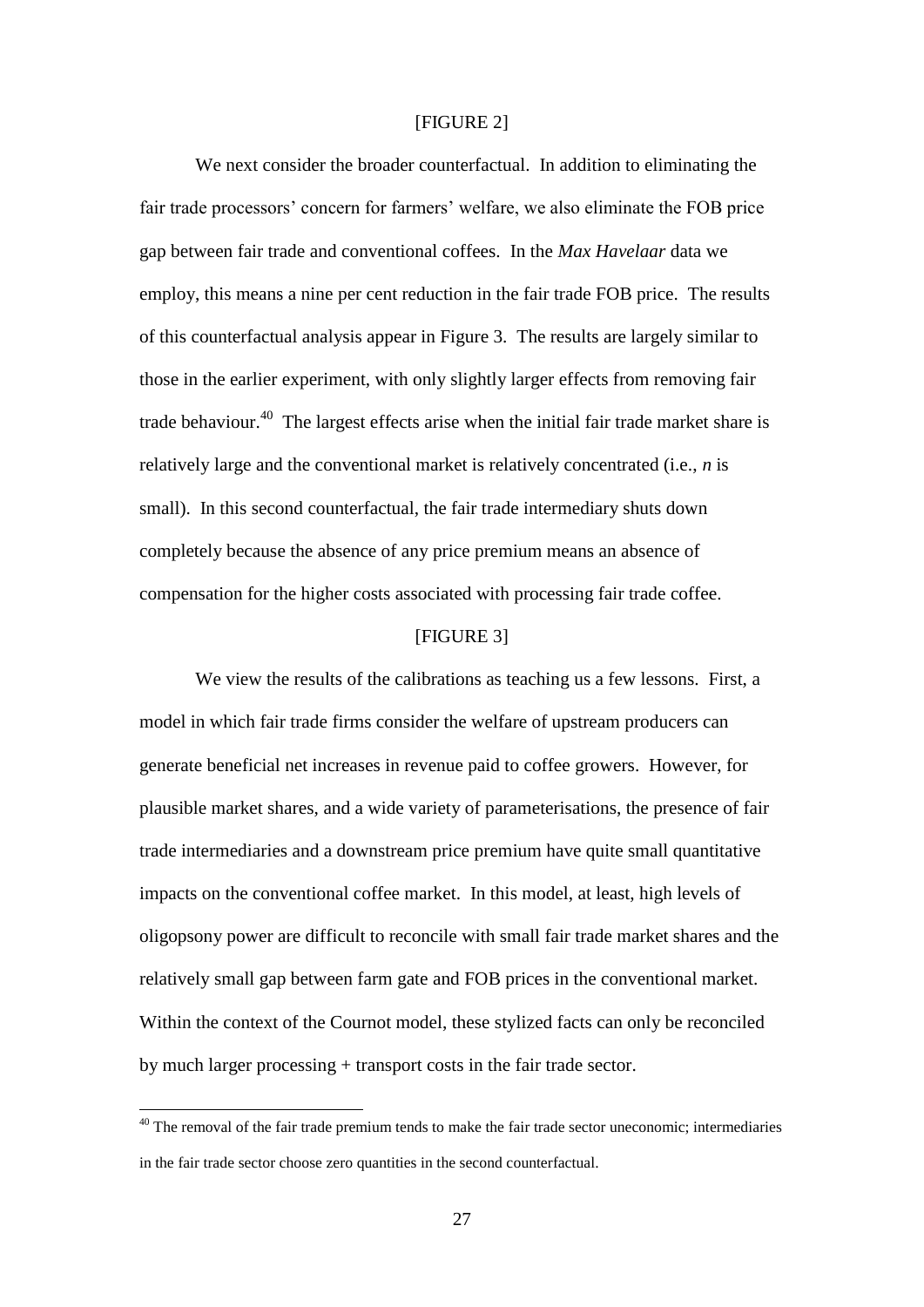### *4.8 Sensitivity*

Our calibration study so far has relied upon a number of parameters that we selected. In particular, we parameterised the fair trade firm's concern parameter ( $\alpha =$ 1) and the elasticity of producer substitution between fair trade and conventional berries ( $\sigma = 100$ ). These parameters were chosen as plausible, but possibly extreme, values. In this sub-section we consider the sensitivity of our conclusions to changes in  $\alpha$  and  $\sigma$ .

Consider first the concern parameter  $\alpha$ . At the chosen value of  $\alpha = 1$ , the fair trade firm acts like a competitive firm, choosing quantity such that  $p_F = p_F^s$ . When  $\alpha$ is set to zero in the counterfactual simulation, the fair trade firm severely contracts procurement, now operating like a monopsonist in the fair trade market. When we select  $\alpha$  < 1 in the initial calibration, the fair trade firm's counterfactual response to setting  $\alpha = 0$  is less severe than in our simulations above. Choosing  $\alpha = \frac{1}{2}$  in the benchmark reduces the impact of fair trade by approximately ½ in counterfactual scenario 1, relative to the baseline estimates. The effects in counterfactual 2 are virtually the same as when  $\alpha$  is set to one in the calibrated equilibrium. In most cases the fair trade firm exits when the FOB price falls, for both initial choices of  $\alpha$ .

As noted earlier, we have chosen the producer substitution elasticity  $\sigma$ , to be relatively large ( $\sigma$ =100). Given the relatively long time frame considered (our supply elasticity is a 10-year estimate), we view a large value for  $\sigma$  as an appropriate choice. We are giving coffee farmers in our model substantial leeway to switch between fair trade and conventional production. Since this parameter affects the degree of competition between fair trade and conventional intermediaries, it may also affect counterfactual results. As a sensitivity check we reduce the assumed value of

28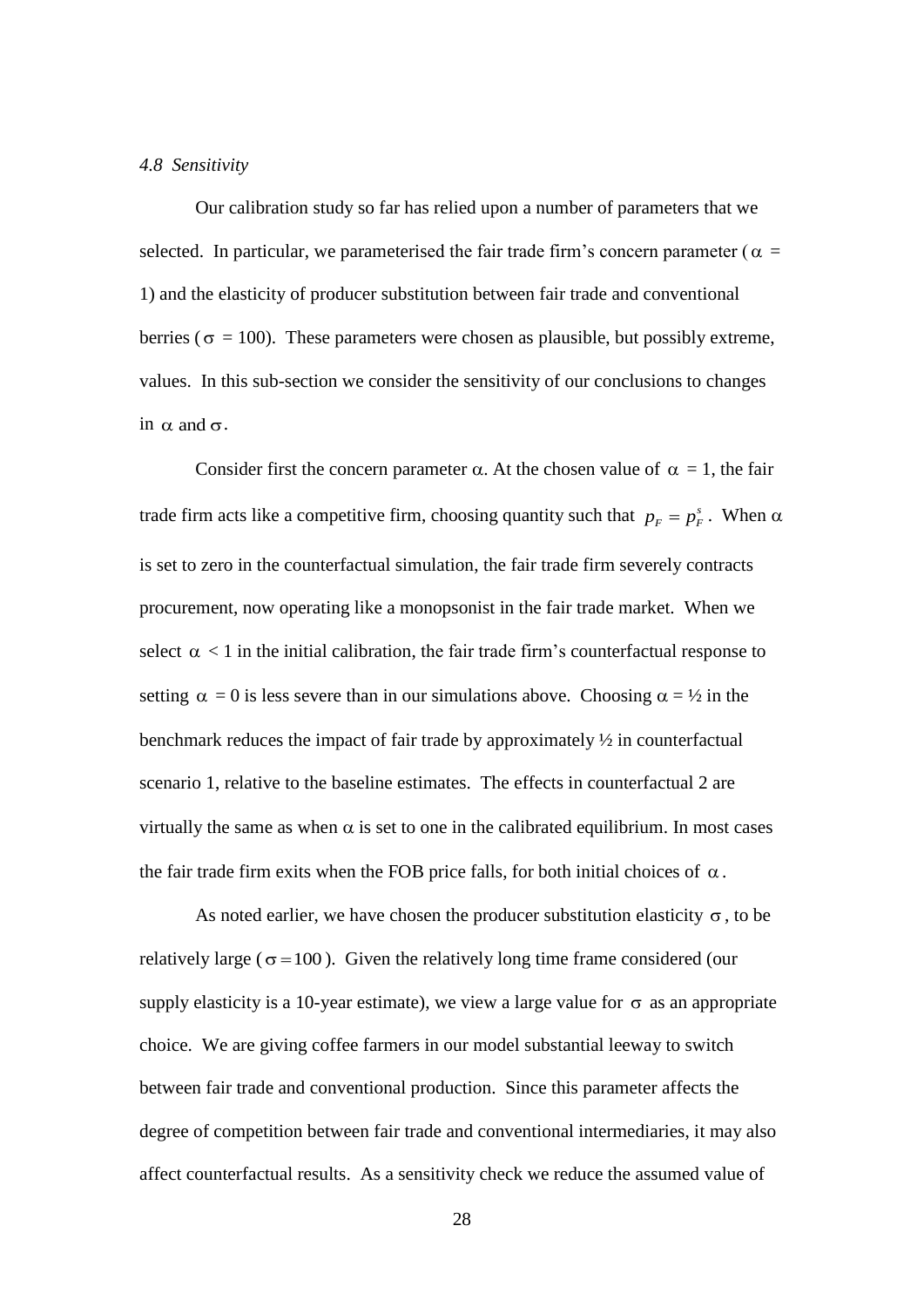$\sigma$  in half, and re-run the model. Our results are virtually equivalent to simulations with the larger value of  $\sigma$ .

The results of our sensitivity analysis indicate that our baseline calibrations are fair to the claims of the fair trade movement. Plausible alternative parameterisations suggest smaller effects of removing fair trade behaviour. In short, we believe that our estimates are at the upper end of the distribution of plausible estimates. The model shows that the qualitative claim that fair trade behaviour reduces oligopsony power can be supported, but it is difficult to argue that these effects are quantitatively important.

## *4.9 Parameterisation such that small n are consistent with the data*

In the calibration above it was noted that one cannot replicate the data for very small numbers of conventional firms unless trade costs  $\tau_C$  are allowed to be negative, implying a subsidy to conventional firms. In this context conventional firms are buyers of the raw coffee berries and/or are regional processors, and one need not presume that *n* is exceptionally small. Nonetheless, we ask how we can parameterise the model in a way that allows smaller *n* to be consistent with positive values of  $\tau_c$ 

σ in half, and re-run the model. Our results<br>with the larger value of σ.<br>The results of our sensitivity analysis<br>fair to the claims of the fair trade movement.<br>suggest smaller effects of removing fair trad<br>estimates are As noted above, the reason that  $\tau_C$  is negative for small *n* is that profit maximising oligopolists that earn the small margins observed in the data, and face a highly inelastic supply of beans, would choose to restrict output substantially beyond what is consistent with the market shares we employ (i.e., fair trade shares  $< 10$ ) percent). One can solve this conundrum by making the supply elasticity substantially larger, thereby reducing the incentive to withhold output at observed margins. For example, a supply elasticity equal to 0.8, rather than the 0.35 reported in Akiyama and Varangis (1990), rationalizes values of *n* as low as 2. But larger supply elasticities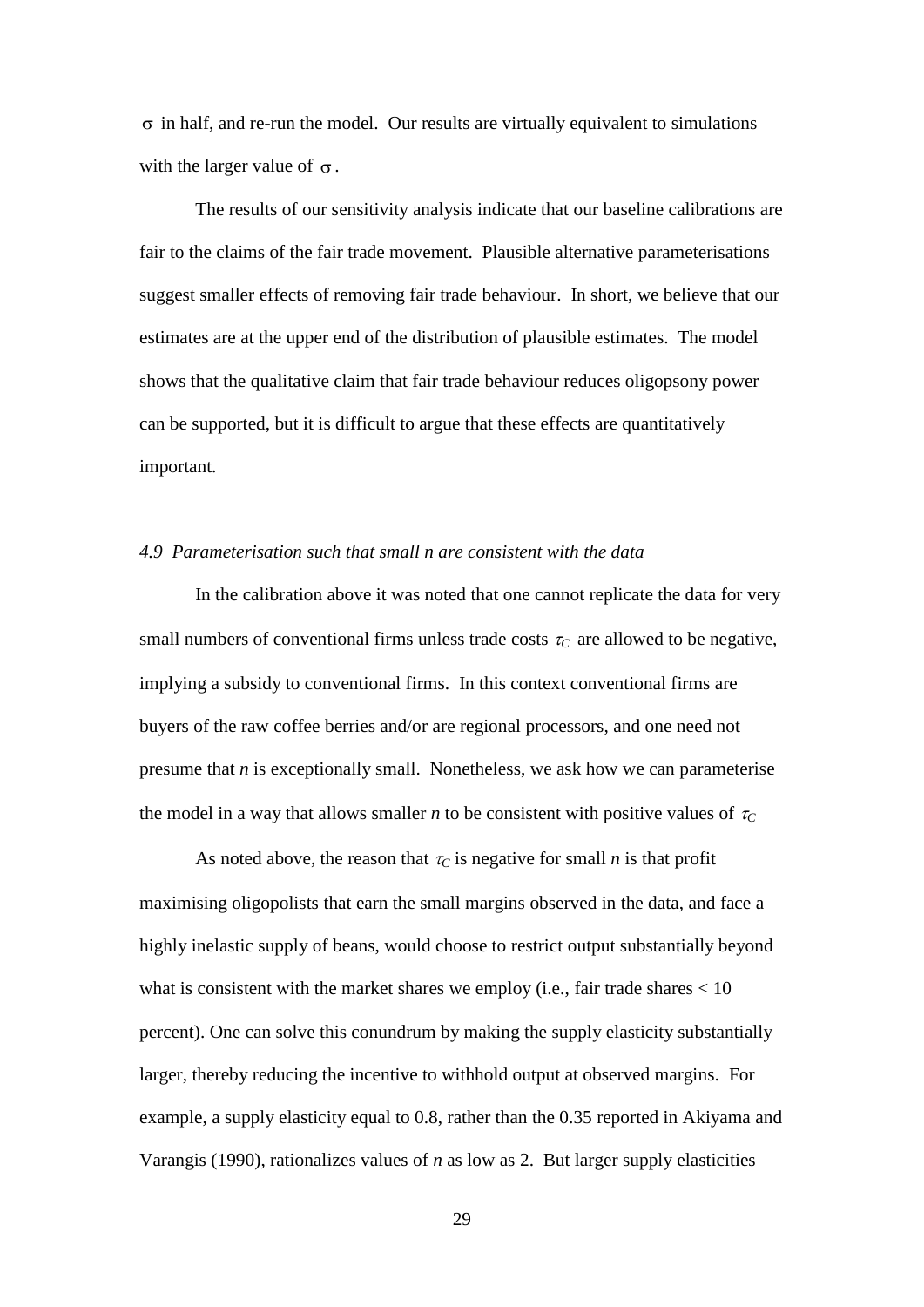also imply lesser abuse of market power by conventional firms, and so less benefit from fair trade.<sup>41</sup> Our view is that low elasticities of supply are consistent with many features of the market, and our preferred parameterisation of the supply elasticity are those taken from the empirical literature.

# **5. Conclusion**

 $\overline{a}$ 

A key claim of the fair trade coffee movement is that oligopsony power reduces the welfare of coffee farmers in developing country. We review the growing conditions for coffee, as well as an econometric literature on the topic, and argue that this claim is plausible. Given that plausibility, one might ask whether fair trade channels are likely to be an *effective* solution to an oligopsony market distortion.

We develop a model in which a fair trade firm can alleviate the distortionary effects of oligopsony power. The fair trade firm includes the welfare of farmers in its objective function. This behaviour leads the firm to compete more aggressively, thus reducing the deleterious effects of oligopsony power of conventional firms.

In order to evaluate the quantitative impact of the model, we calibrate the model to representative data on prices, along with plausible parameterisations of the models, market shares, and other structural parameters. We focus on parameterisations that we view as favourable to the fair trade movement. Even in these cases, the effects of fair trade on farm revenues are quite small. We conclude that where fair trade firms consider the welfare of upstream producers, they can generate beneficial net increases in revenue paid to coffee growers. However, for

<sup>&</sup>lt;sup>41</sup> In these simulations the maximum revenue loss from setting  $\alpha = 0$ , was 6.69 percent under this parameterization (for n = 2), which compares the 7.73 percent maximum reduction when setting  $\alpha = 0$  in our preferred parameterization.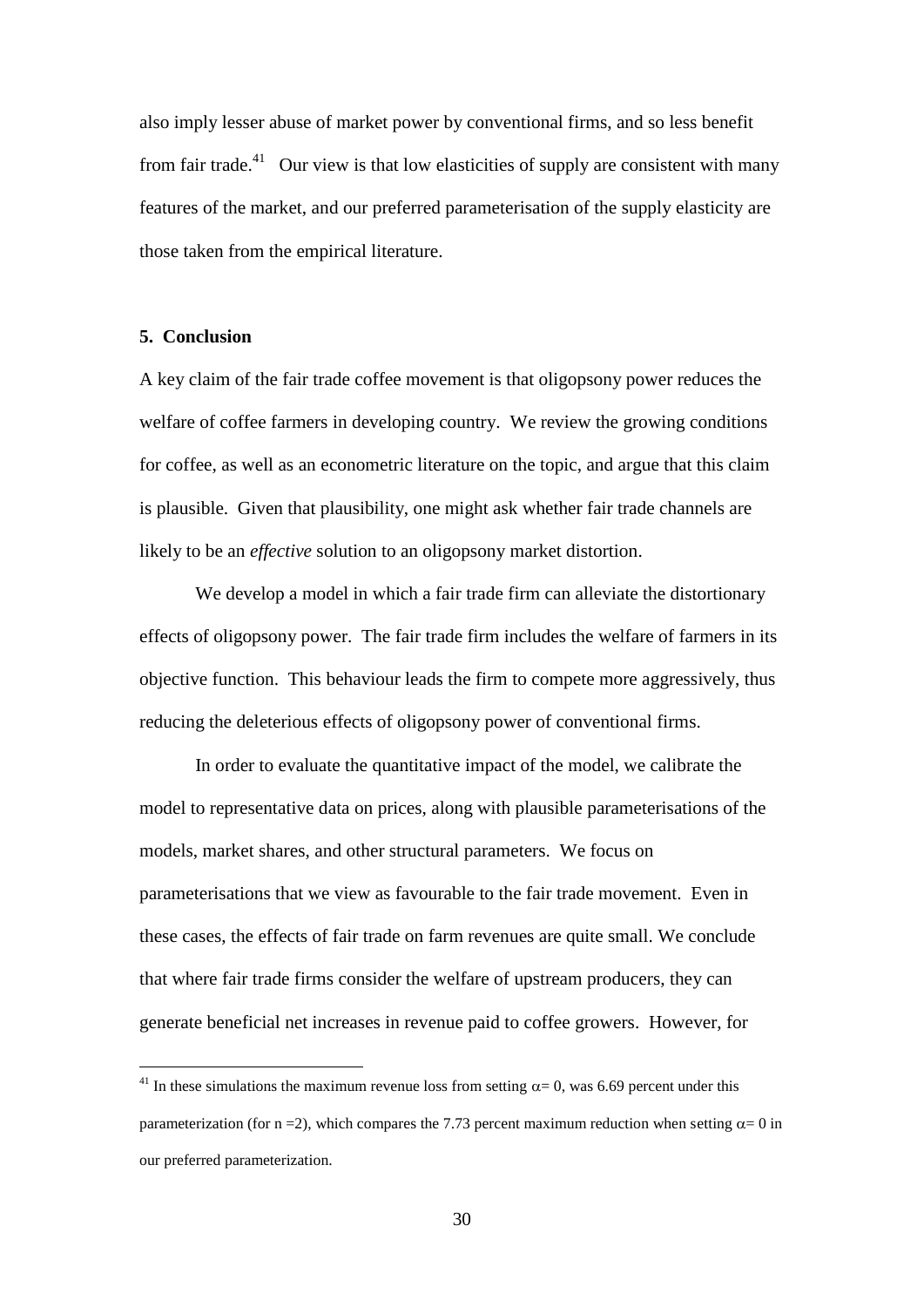plausible market shares, and a wide variety of parameterisations, the quantitative effects on farm revenues are likely to be small.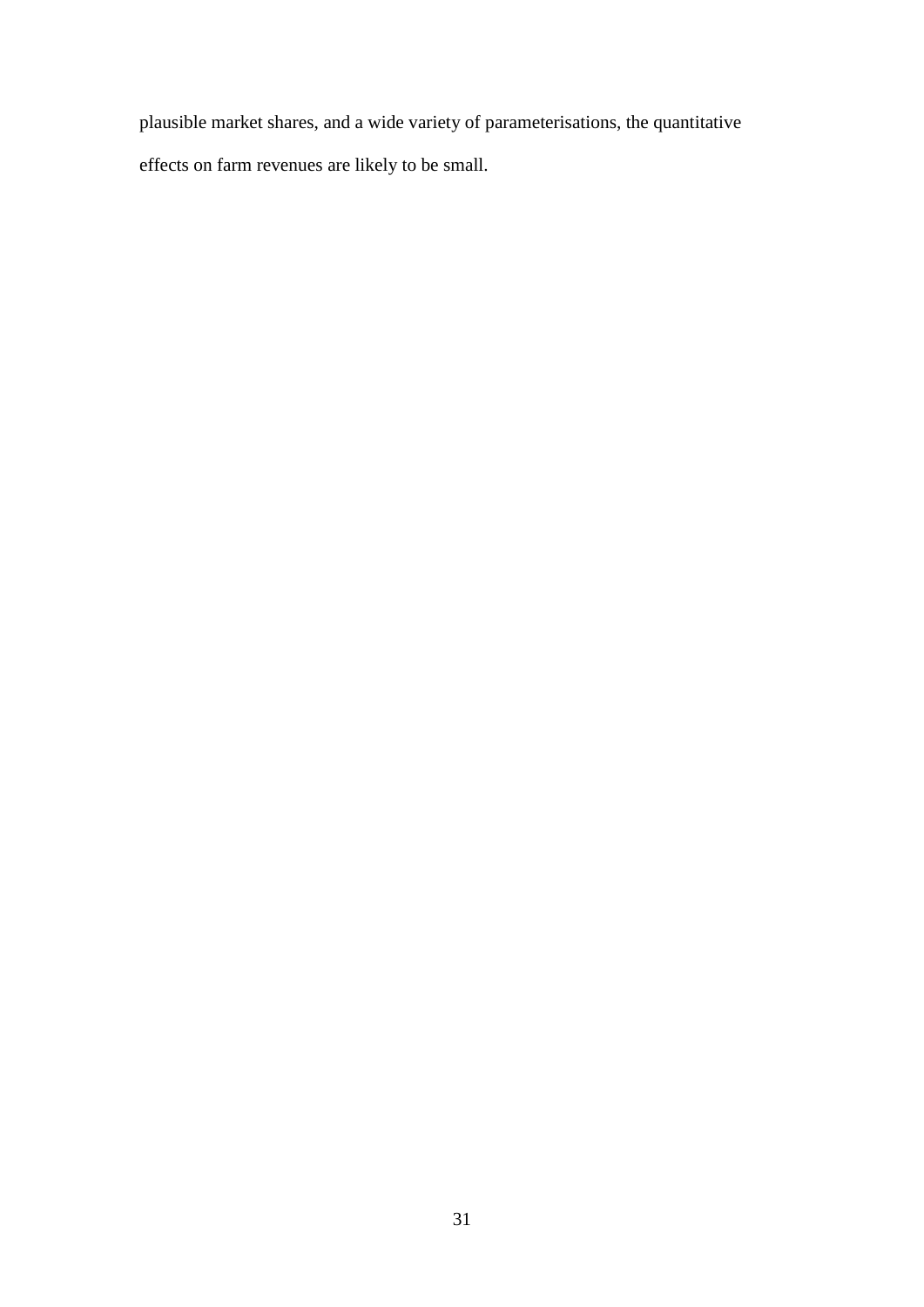### **REFERENCES**

- Akiyama, T. and Varangis, P. (1990), 'The Impact of the International Coffee Agreement on Producing Countries', *World Bank Economic Review* **4**, 157-73.
- Becchetti, L. and Solferino, N. (2003), On Ethical Product Differentiation', CEIS Working Paper No. 188.
- Becchetti, L. and Adriani, F. (2004), 'Fair Trade: A 'Third Generation' Welfare Mechanism to Make Globalisation Sustainable', CEIS Working Paper No. 62.
- Bowen, B. (2001), 'Let's go fair!' in *Fair Trade Yearbook: Challenges of Fair Trade 2001–2003*, European Fair Trade Association, Brussels, 21-41.
- Dixit, A. (1988), 'Optimal Trade and Industrial Policies for the US Automobile Industry', in Feenstra, R. (ed.), *Empirical Methods for International Trade*, MIT Press, Cambridge, MA.
- Fairtrade Labelling Organizations International (2012a), 'Fair Trade Standards for Coffee', Retrieved 25/08/2012, from http:// [http://www.fairtrade.net/our\\_members.html.](http://www.fairtrade.net/our_members.html)
- Fairtrade Labelling Organizations International (2012b), 'Fairtrade International Announces Changes to Fair Trade Coffee Minimum Price, Premiums and Standards' , Retrieved 25/08/12, from [http://www.fairtradeusa.org/press](http://www.fairtradeusa.org/press-room/press_release/fairtrade-international-announces-changes-fair-trade-coffee-minimum-price-p)[room/press\\_release/fairtrade-international-announces-changes-fair-trade](http://www.fairtradeusa.org/press-room/press_release/fairtrade-international-announces-changes-fair-trade-coffee-minimum-price-p)[coffee-minimum-price-p](http://www.fairtradeusa.org/press-room/press_release/fairtrade-international-announces-changes-fair-trade-coffee-minimum-price-p)
- Gresser, C. and Tickell, S. (2002), *Mugged: Poverty in Your Coffee Cup*, Oxfam Publishing, Oxford, UK.
- Imhof, S. and Lee, A. (2007), 'Assessing the Potential of Fair Trade for Poverty Reduction and Conflict Prevention: A Case Study of Bolivian Coffee Producers', University of Basel, Switzerland.
- Lopez, R. A. and Zhikang, Y. (1993), 'Determinants of Oligopsony Power: The Haitian Coffee Case', *Journal of Development Economics* **41** 275-284.
- McCorriston, S. and MacLaren, D. (2007), 'Deregulation as Welfare-reducing Trade Reform: The Case of the Australian Wheat Board', *American Journal of Agricultural Economics* **89** 637-650.
- Milford, A. (2004), 'Coffee, Co-operatives and Competition: the Impact of Fair Trade', Chr. Michelsen Institute, Bergen.
- Pierre, K. (2007), 'The Economics of Fair Trade Coffee: For Whose Benefit? An Investigation into the Limits of Fair Trade as a Development Tool and the Risk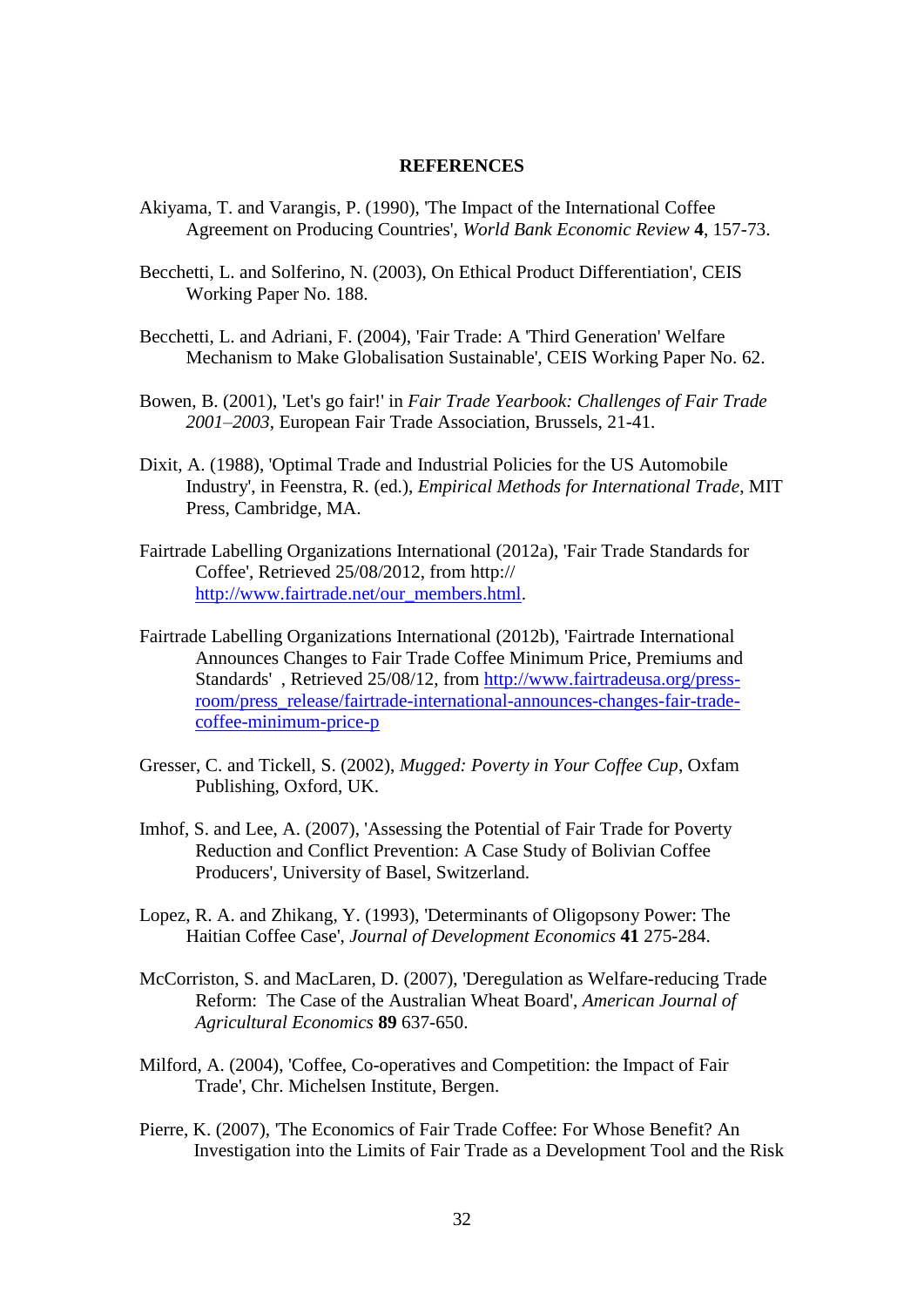of Clean-washing', HEI Working Paper No: 06/2007, Graduate Institute of International Economics, Geneva Switzerland.

- Poret, S. and Chambolle, C. (2007), 'Fair Trade Labeling: inside or Outside Supermarkets?', *[Journal of Agricultural & Food Industrial Organization](http://ideas.repec.org/s/bep/bjafio.html)* **5** 1184-1184.
- Potts, J. (2007), 'Alternative trade initiatives and income predictability: Theory and evidence from the coffee sector', International Institute for Sustainable Development, Winnipeg, Manitoba, [http://www.iisd.org/.](http://www.iisd.org/)
- Renard, M.-C. (2005), 'Quality Certification, regulation and power in Fair Trade', *Journal of Rural Studies* **21** 419-31.
- Richardson, M. and Stähler, F. (2007), 'Fair Trade', Working Paper, School of Economics, College of Business and Economics, Australian National University, Canberra.
- Ronchi, L. (2006), ' "Fairtrade" and Market Failures in Agricultural Commodity Markets', World Bank Policy Research Working Paper 4011, Washington DC.
- Sexton, R. J. and Lavoie, N. (2001), 'Food Processing and Distribution: An Industrial Organization Approach', in Gardner, B. L. and Rausser, G. C. (eds), *Handbook of Agricultural Economics*, Volume 1, North-Holland, Amsterdam.
- Tirole, XX (1988), *The Theory of Industrial Organization*, Cambridge, Mass, MIT Press.

World Development Indicators (2008), WDI online, World Bank Group, Washington

DC,

http://web.worldbank.org/WBSITE/EXTERNAL/DATASTATISTICS/0,,conte

ntMDK:20398986~menuPK:64133163~pagePK:64133150~piPK:64133175~th

eSitePK:239419,00.html.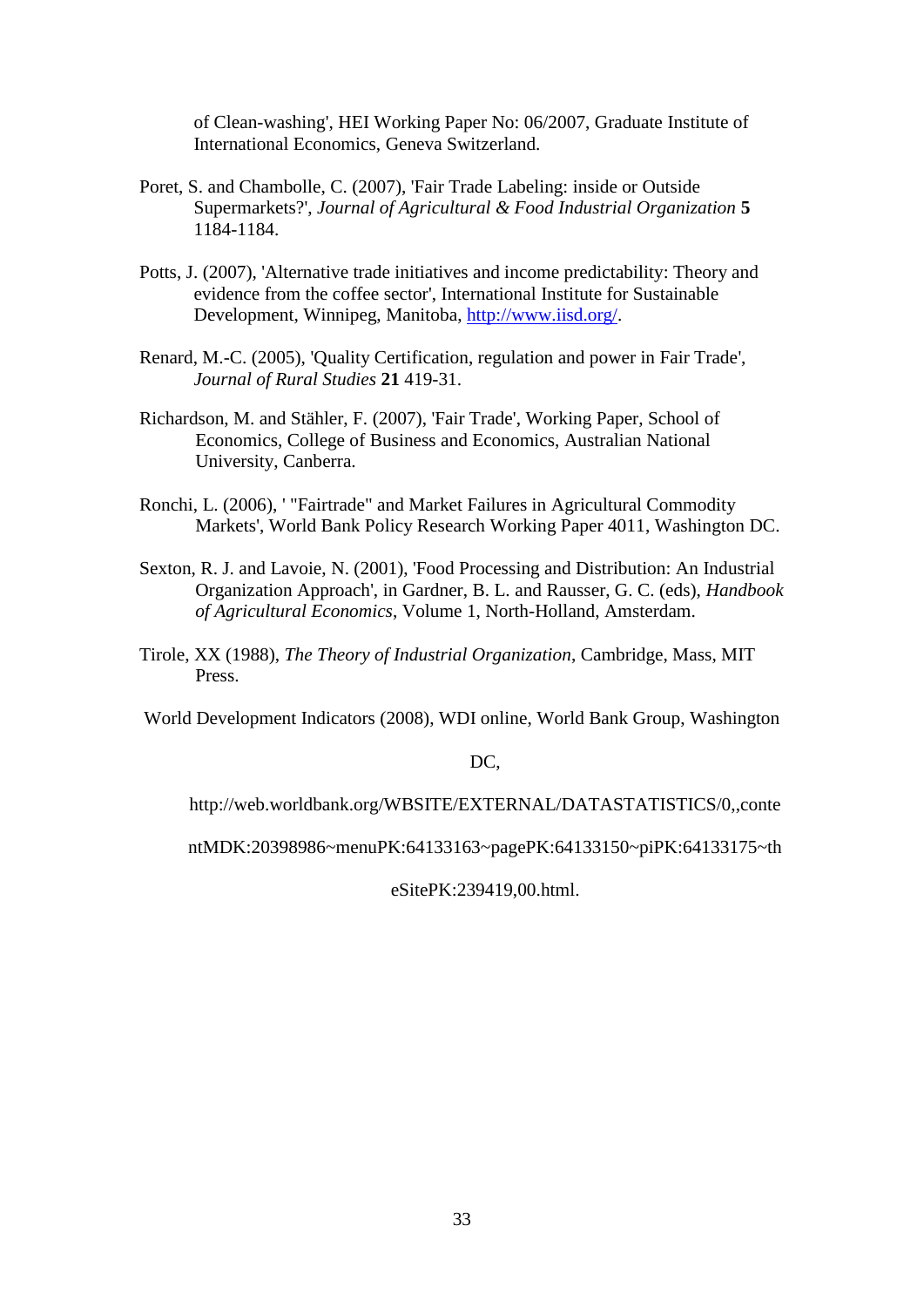### FIGURE 1



# *Calibrated marginal transport/processing costs*

Note: Benchmark fair trade market share = 0.01. Marginal cost estimates are similar over all considered benchmark market shares. Marginal costs below zero indicate a per unit subsidy is needed for model consistency (because implied profit margins exceed those reported in available data).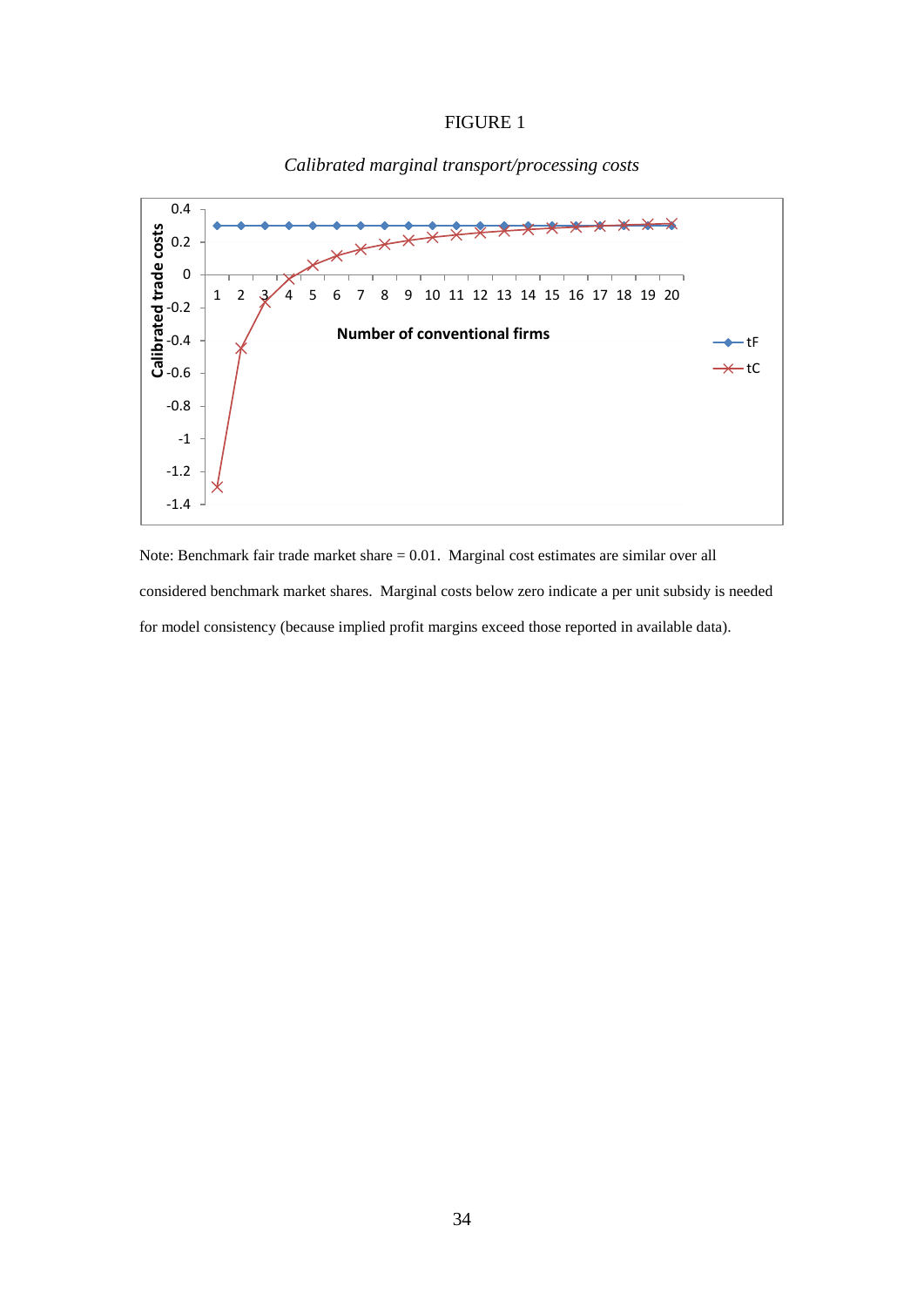#### FIGURE 2





Note: Counterfactual change in farm revenues when the fair trade processors' concern for the welfare of growers is removed. Results reported for different calibrated fair trade market shares, and different numbers of conventional firms. For sufficiently small numbers of such firms, the price gaps observed in the data imply a per unit subsidy for conventional firms. These are treated as infeasible and the results are not reported here.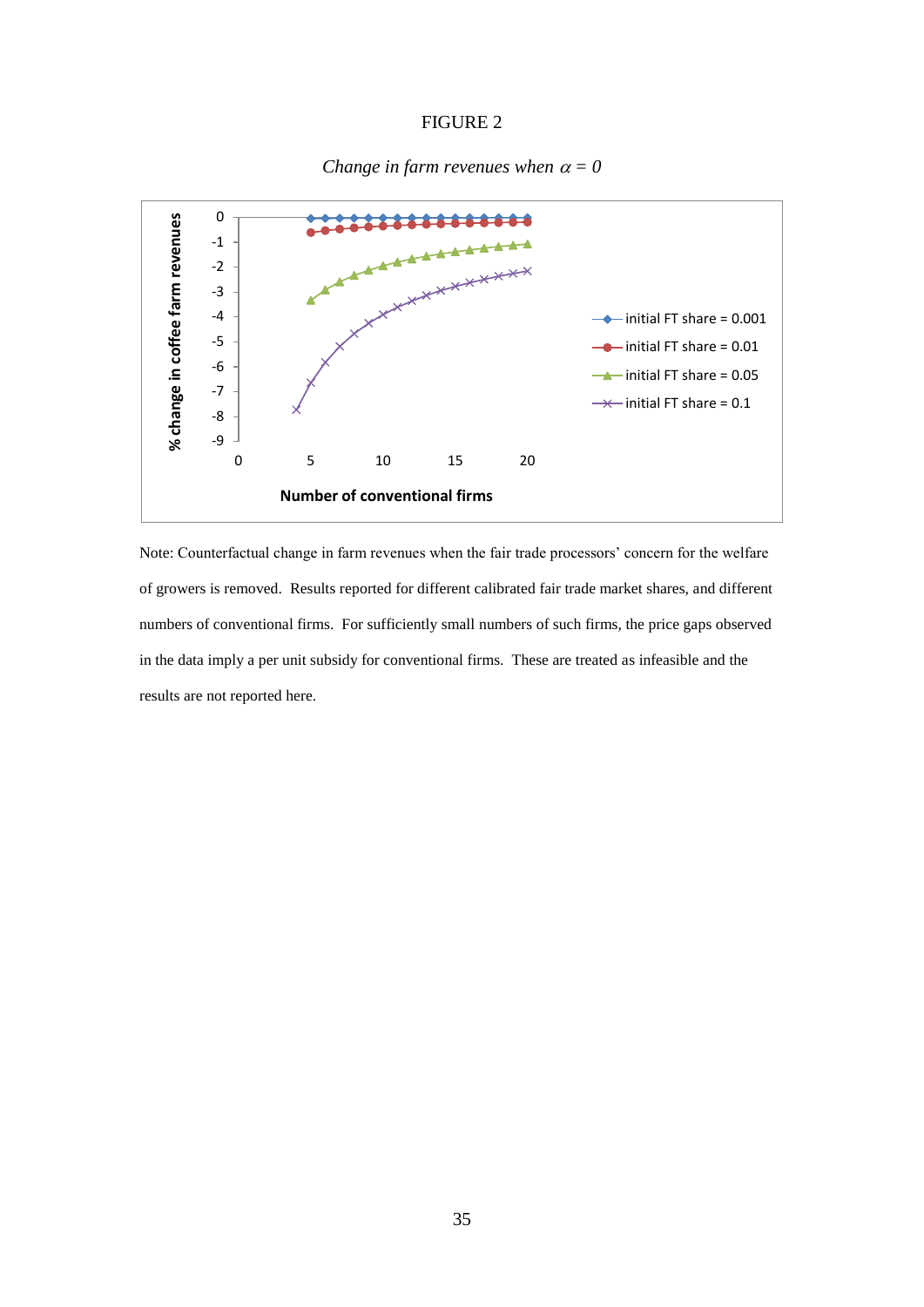#### FIGURE 3



*Change in farm revenues when*  $\alpha$  *set equal to*  $0$  *and*  $P_F$  *set equal to*  $P_C$ 

Note: Counterfactual change in farm revenues when downstream price premium for fair trade coffee is removed, along with the fair trade processors' concern for the welfare of growers.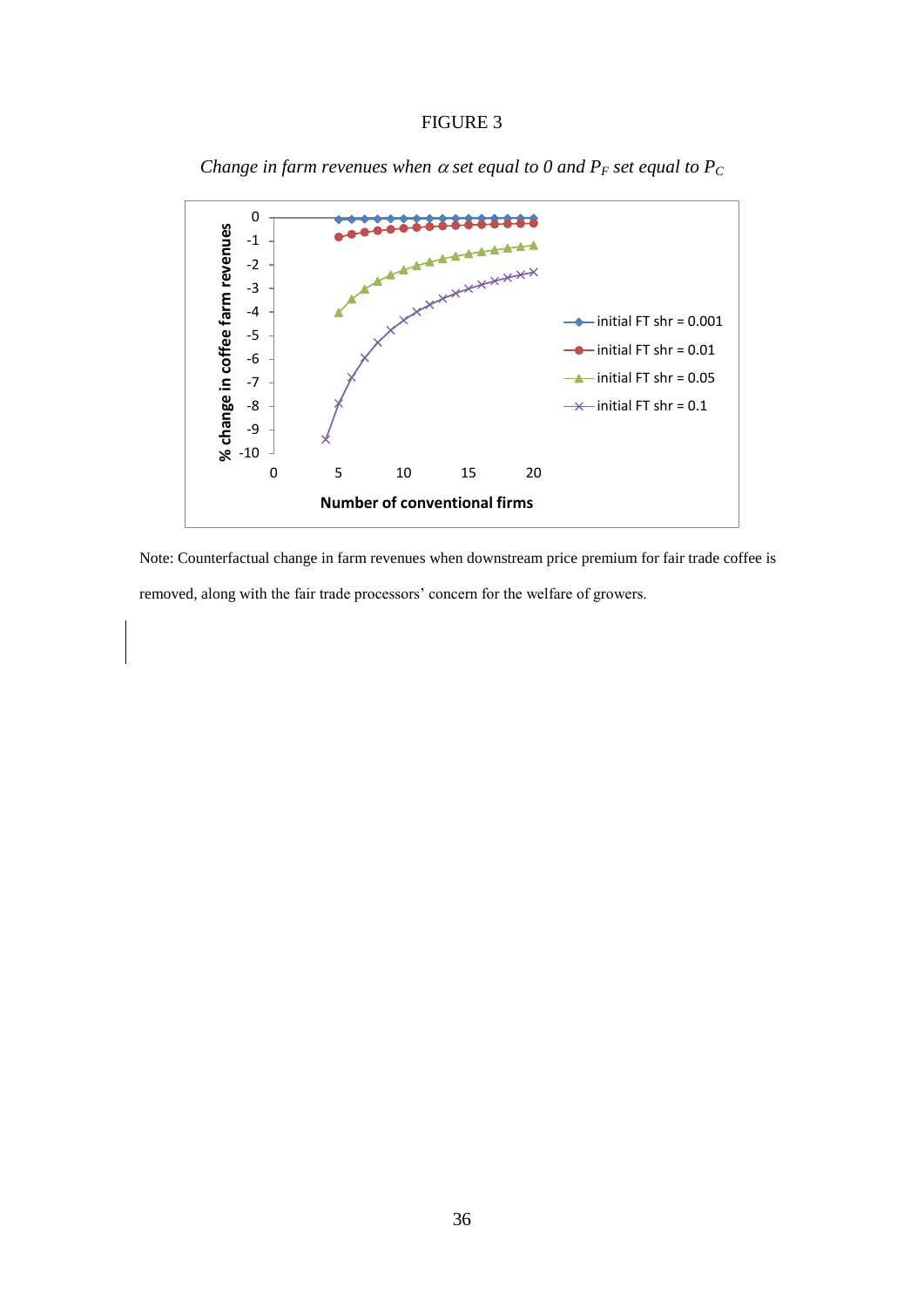### **Appendix**

Equation (10), the determinant  $\Delta = \gamma_1 \phi_1 (n+1) [1 + m(1-\alpha)] - n m \gamma_2 \phi_2 > 0$ .

We are required to prove that  $\gamma_1 \phi_1(n+1)[1 + m(1-\alpha)] > nm\gamma_2 \phi_2$ .

required to prove that 
$$
\gamma_1\phi_1(n+1)[1+m(1-\alpha)] > nm\gamma_2\phi_2
$$
.  
\nWith  $\gamma_1/\gamma_2 > 1$ ,  $\phi_1/\phi_2 > 1$ , and  $(n+1)/n > 1$ ,  
\n $\frac{\gamma_1\phi_1(n+1)[1+m(1-\alpha)]}{mn\gamma_2\phi_2} > 1$  if  $\frac{[1+m(1-\alpha)]}{m} > 1$ .  
\nNow  $[1+m(1-\alpha)] > m$ , if  $\alpha m < 1$ .  
\nTherefore,  $\Delta > 0$  provided  $\alpha m < 1$ , which is true for  $0 \le \alpha < 1$ .

Equation (10)

To prove that  $Q_c^* > 0$  and  $Q_F^* > 0$  we use equation (9), from which

$$
Q_{C}^{*} = \frac{n(p_{C} - \gamma_{0} - \gamma_{2}Q_{F}^{*})}{(n+1)\gamma_{1}}
$$
\n(A.1)

$$
Q_F^* = \frac{m(p_F - \phi_0 - \phi_2 Q_C^*)}{\phi_1 [1 + m(1 - \alpha)]}
$$
 (A.2)

From equation (1),  $p_c^s = \gamma_0 + \gamma_1 Q_c^* + \gamma_2 Q_F^* \Rightarrow -\gamma_0 - \gamma_2 Q_F^* = \gamma_1 Q_C^*$  $\gamma_0 + \gamma_1 Q_C^* + \gamma_2 Q_F^* \Rightarrow -\gamma_0 - \gamma_2 Q_F^* = \gamma_1$  $S_c^s = \gamma_0 + \gamma_0 Q_c^* + \gamma_0 Q_c^* \implies -\gamma_0 - \gamma_0 Q_c^* = \gamma_0 Q_c^* - p_c^*$  $p_c^s = \gamma_0 + \gamma_1 Q_c^* + \gamma_2 Q_F^* \implies -\gamma_0 - \gamma_2 Q_F^* = \gamma_1 Q_c^* - p_c^s$ , so that equation (A.1) can re-written as

$$
Q_{C}^{*} = \frac{n(p_{C} - p_{C}^{s} + \gamma_{1}Q_{F}^{*})}{(n+1)\gamma_{1}}
$$
\n(A.3)

which is positive, if the commercial processor's selling price,  $p<sub>C</sub>$ , is greater than the procurement price,  $p_c^s$ . Similarly, from equation (2),  $-\phi_0 - \phi_2 Q_c^* = \phi_1 Q_F^*$  $-\phi_0 - \phi_2 Q_C^* = \phi_1 Q_F^* - p_F^s$ , so that equation (A.2) can be re-written as

$$
Q_F^* = \frac{m(p_F - p_F^s + \phi_1 Q_F^*)}{\phi_1 [1 + m(1 - \alpha)]}
$$
 (A.4)

which is positive if the selling price of fair trade coffee,  $p_F$ , is larger than the procurement price,  $p_F^s$ .